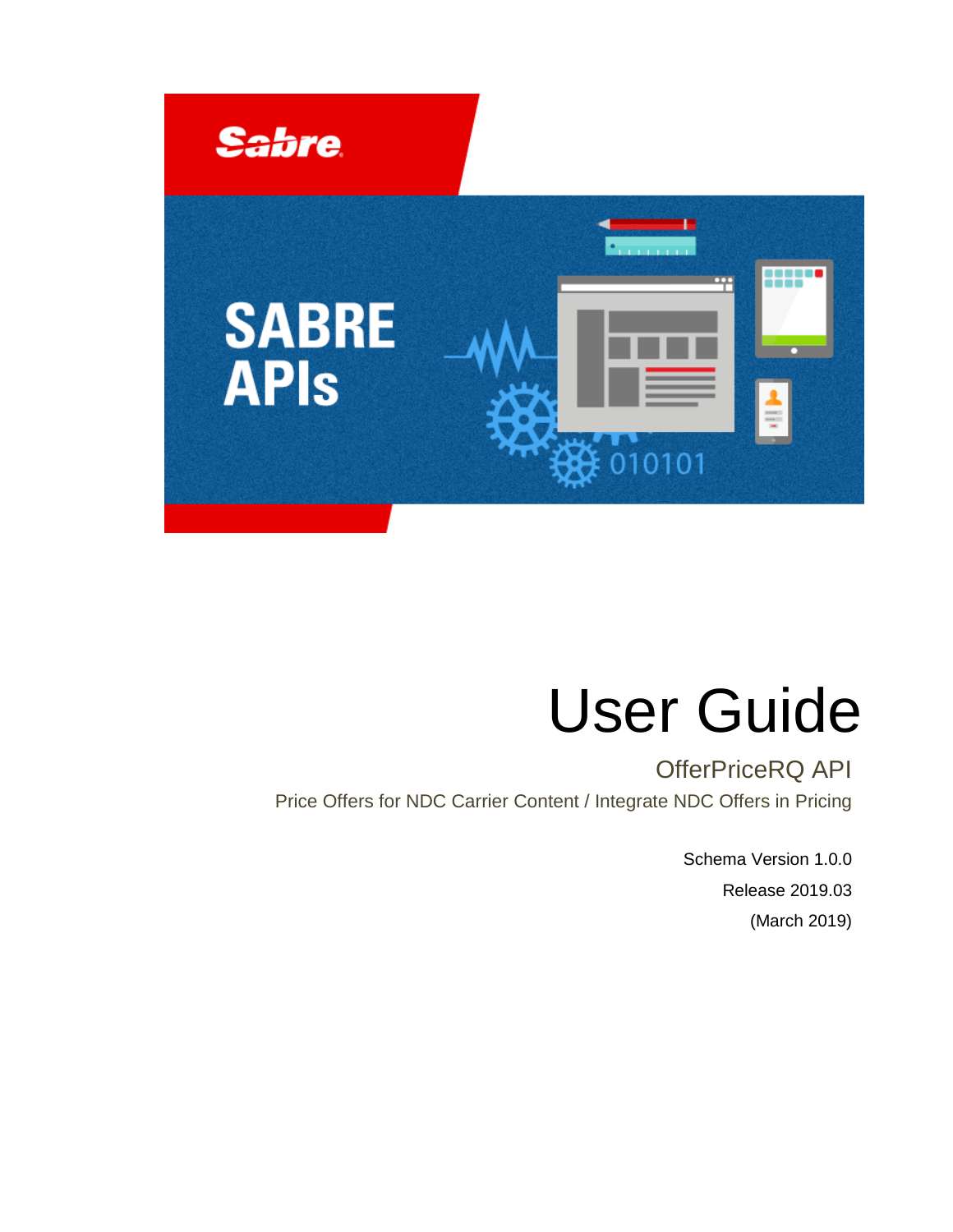#### Schema version 1.0.0

#### Document Edition 2.0 (March 2019)

This documentation is the confidential and proprietary intellectual property of Sabre Inc. Any unauthorized use, reproduction, preparation of derivative works, performance, or display of this document, or software represented by this document, without the express written permission of Sabre Inc. is strictly prohibited.

Sabre Travel Network and the Sabre Travel Network logo design are trademarks and/or service marks of an affiliate of Sabre Inc. All other trademarks, service marks, and trade names are owned by their respective companies.

© 2012-2019, Sabre Inc. All rights reserved.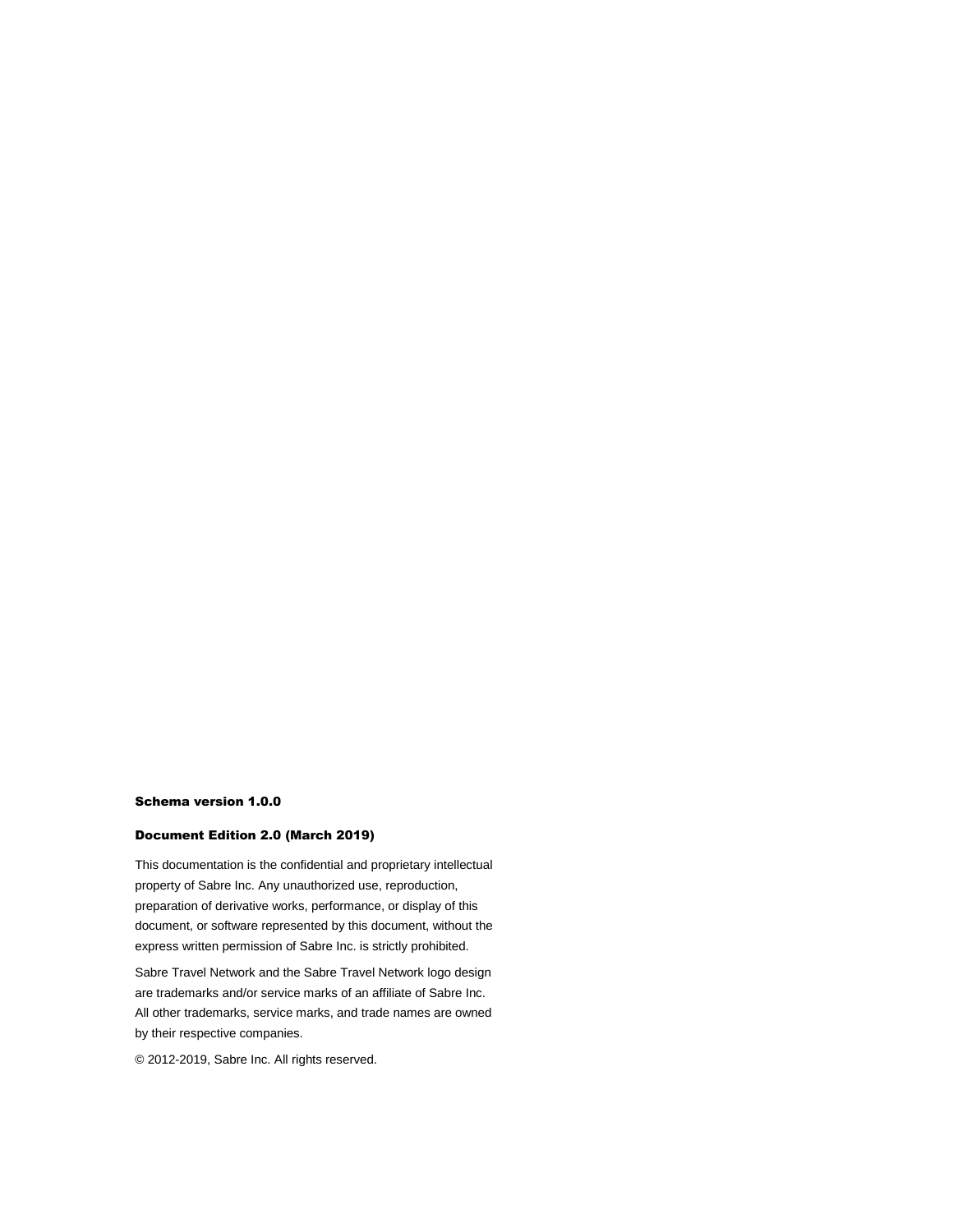### **Table of Contents**

#### 1 API Overview  $1 - 1$

#### 2 Quick Start Guide  $2 - 1$

#### 3 API Reference  $3 - 1$

#### **Error Messages and Status Codes4-1**  $\overline{\mathbf{4}}$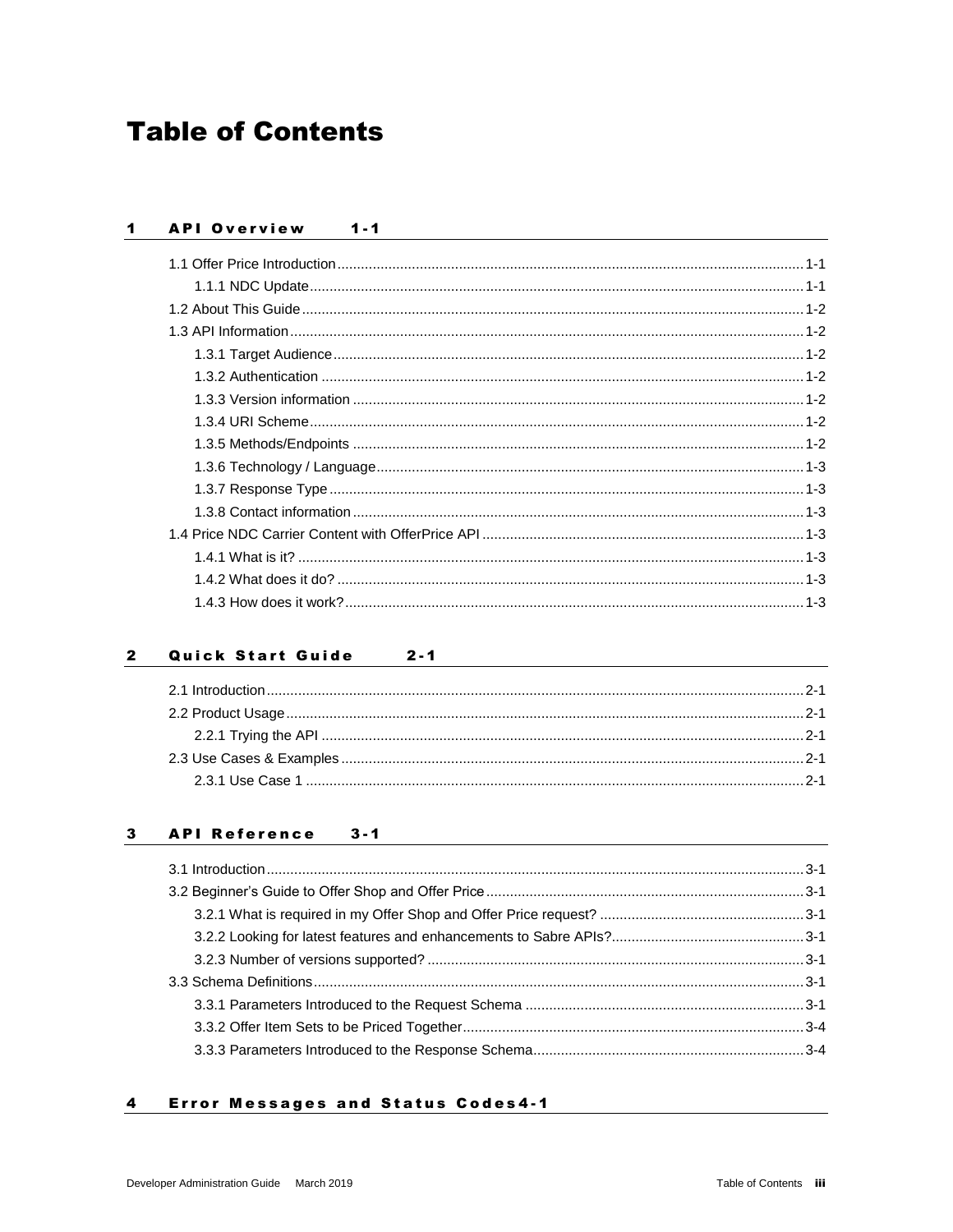### Glossary 1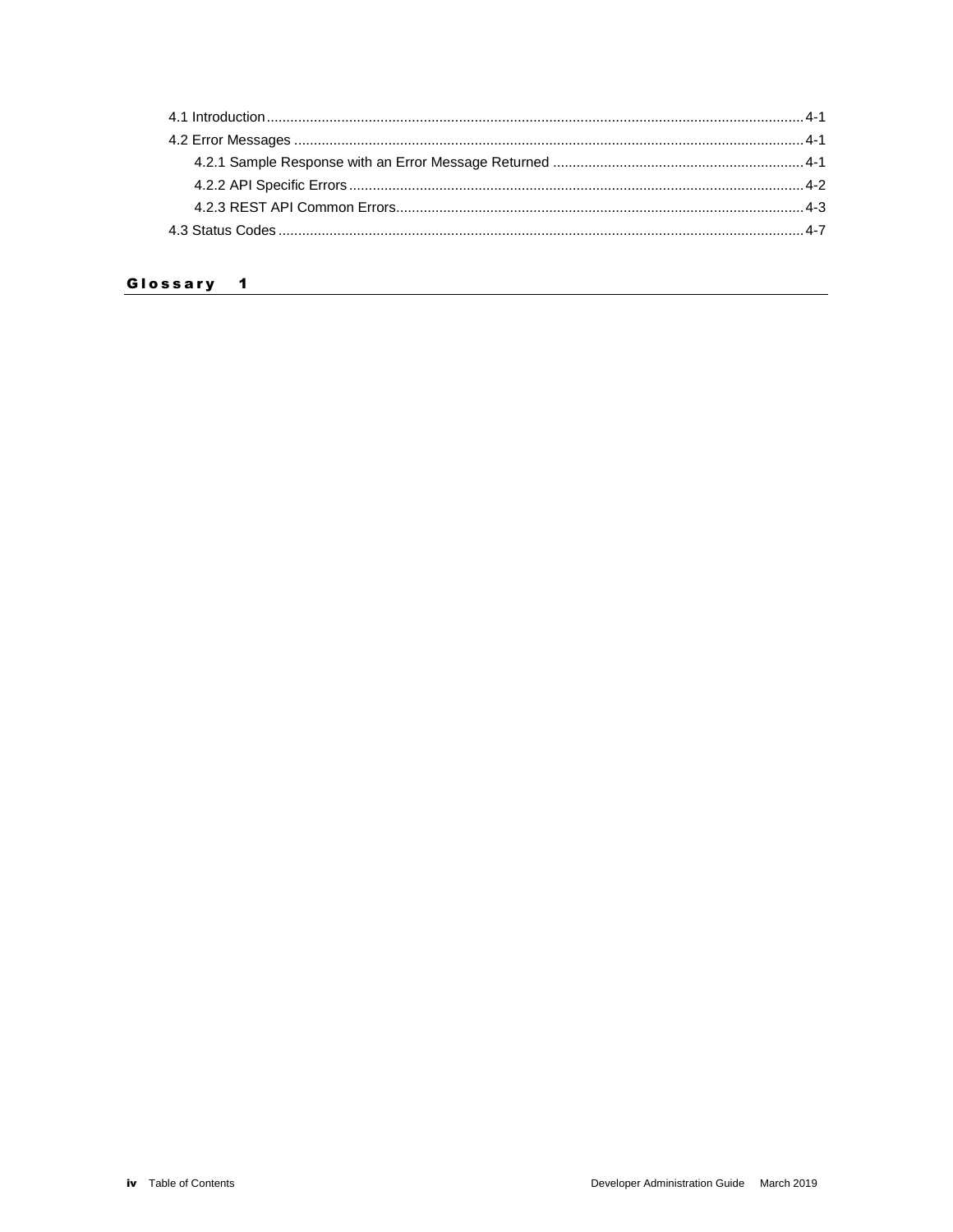# API Overview 1

#### 1.1 Offer Price Introduction

The purpose of the project is to create a new pricing solution named Offer Price within Pricing Domain Controller component (PDC) that will allow users to price offers that are stored in the Offer Store, regardless of the source of content (NDC, ATPCO or LCC).

All necessary details to complete the ticket, such as fare breakdown or fare calculation, will be in the Offer Store, this data was provided by Shopping. The JSON response contains only a subset of data. Offer Price will make sure the original price is still valid, using the same parameter already used in Shopping. Customers can add the Form of Payment and Frequent Flyer details to the Offer Price service.

In this release, Sabre Offer Price API supports all sources of content – ATPCO, LCC, and NDC – in a standardized format.

- The source of the content used is the one provided originally by Shopping.
- Customers can enter the Sabre Offer ID and Offer Price will internally convert it into the carrier one whenever needed.
- Offer Price will do the corresponding call to the different sources and have a standardized format to return all data to the Offer Store.
- Offer Price must be used after completing a Shopping request, which will return an Offer ID.
- City Pair Availability (CPA) flow is not supported in this initial release.

#### 1.1.1 NDC Update

The new Offer Price service added to the pricing capabilities can price the air offers distributed through the New Distribution Capability (NDC) standard. The new capability allows a Sabre agency to shop and price options from NDC, LCC, or ATPCO, in one transaction. The returned content contains one integrated pricing response from all sources.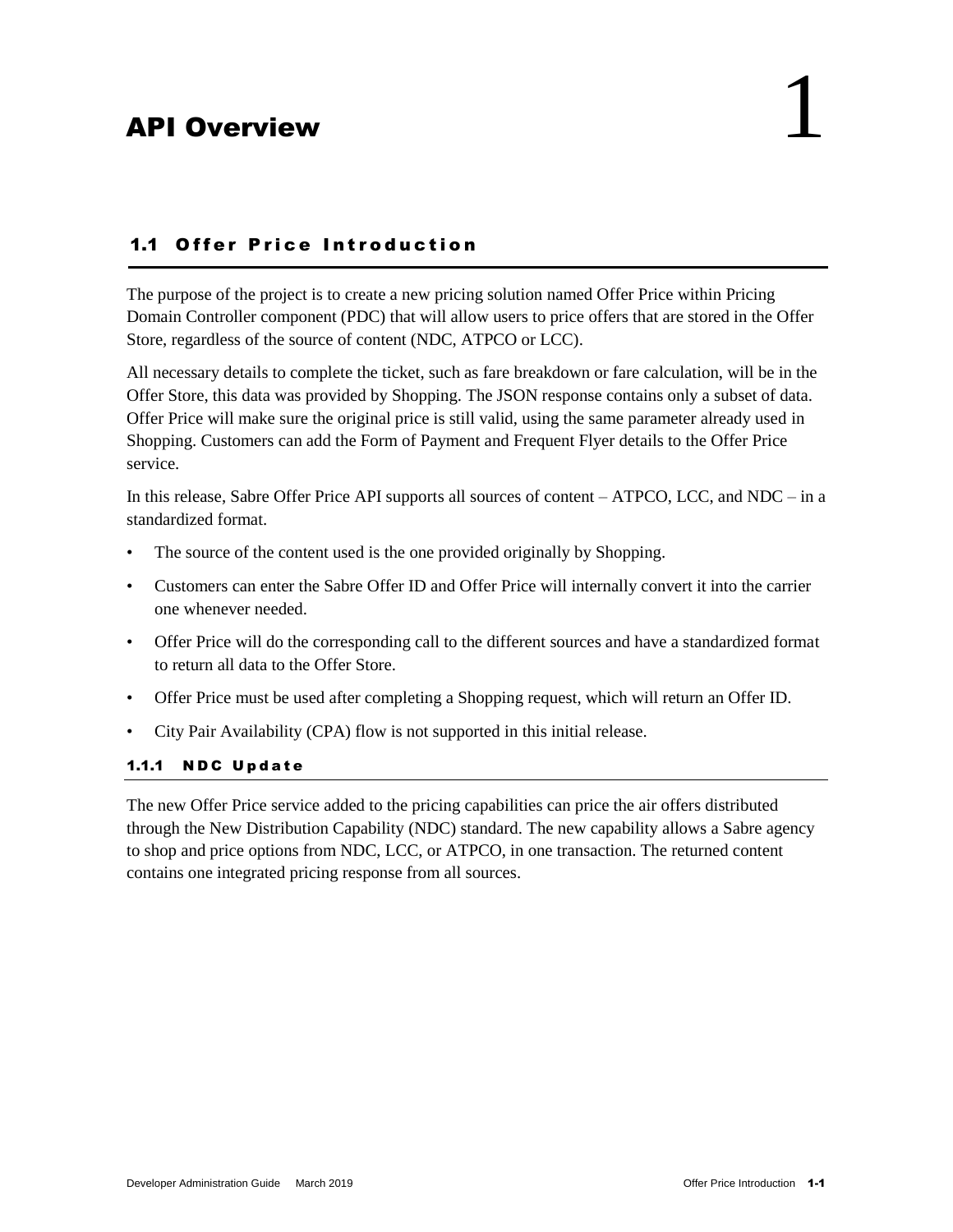#### 1.2 About This Guide

This guide provides information on the new *OfferPrice API* that allows users to price air offers distributed through the NDC standard. Each chapter is as follows:

- Chapter 1, "API Overview" describes overview information about the schemas.
- Chapter 2, "Quick Start Guide" describes the details of the product usage and examples.
- Chapter 3, ["API Reference"](#page-16-0) describes the changes and new parameters added to the schemas.
- Chapter 4, "Error Messages and Status Codes" describes the error messages for Offer Price functionality.
- [Glossary,](#page-41-0) provides a glossary of terms used in this document.

#### 1.3 API Information

This service requires activation, if you are not a current *Bargain Finder*<sup>SM</sup> *Max* customer, please contact your Sabre Account Representative for assistance.

#### 1.3.1 Target Audience

All Sabre APIs customers.

#### 1.3.2 Authentication

**[Sessionless Token](https://developer.sabre.com/resources/getting_started_with_sabre_apis/how_to_get_a_token)** 

#### 1.3.3 Version information

OfferPrice Request/Response Version 1

#### 1.3.4 URI Scheme

| <b>Environment</b> | Host                                         | <b>BasePath   Schemes</b> |              |
|--------------------|----------------------------------------------|---------------------------|--------------|
| <b>PROD</b>        | https://api.havail.sabre.com/v1/offers/price | /v1                       | <b>HTTPS</b> |

#### 1.3.5 Methods/Endpoints

POST /v1/offers/price

#### 1.3.5.1 Description

POST: Price offers from the NDC, ATPCO, and LCC content sources.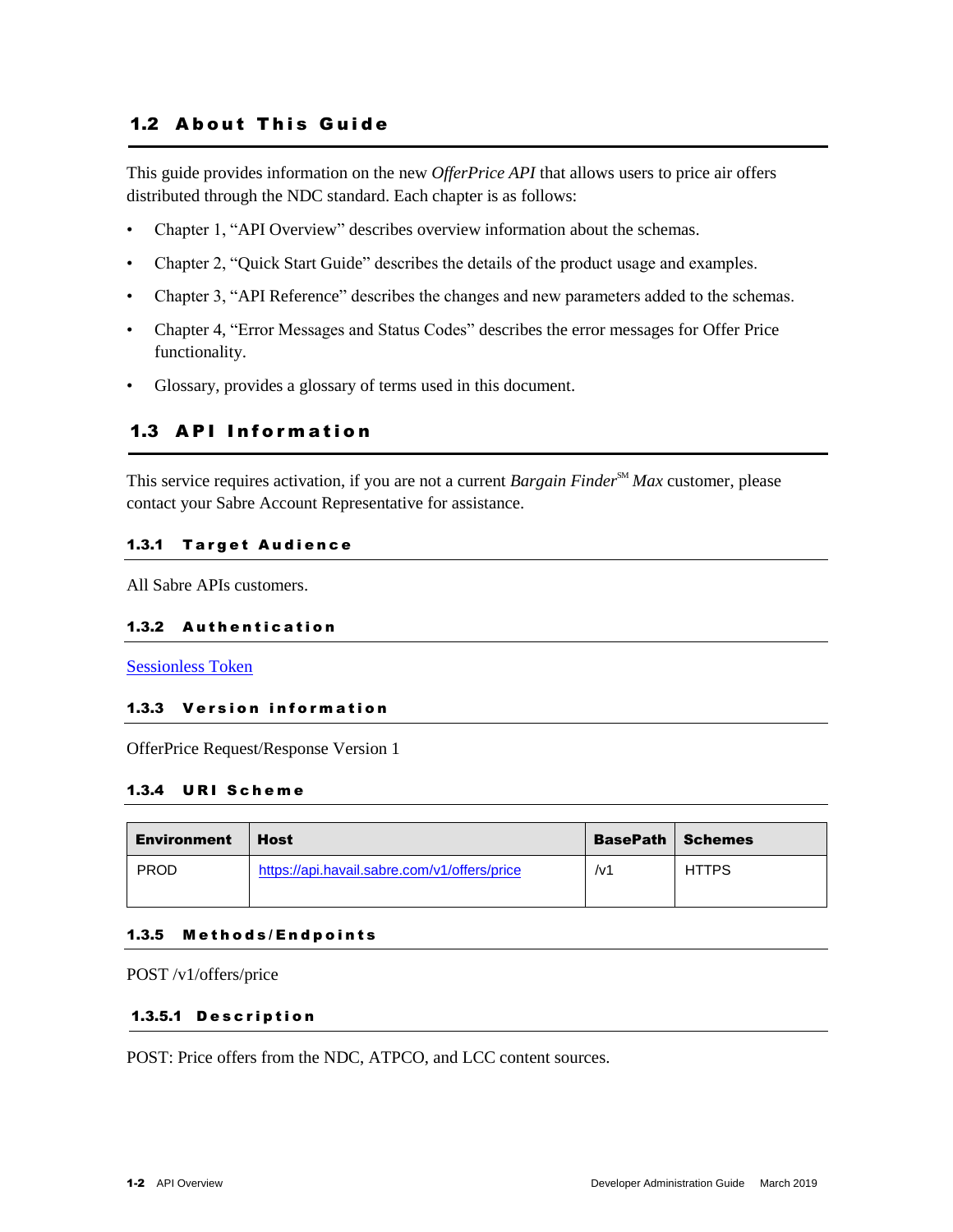#### 1.3.6 Technology / Language

REST/JSON

#### 1.3.7 Response Type

REST/JSON Response

#### 1.3.8 Contact information

Email: [ShoppingWebservicesDocs@sabre.com](mailto:ShoppingWebservicesDocs@sabre.com)

Url: [https://developer.sabre.com](https://developer.sabre.com/)

#### 1.4 Price NDC Carrier Content with OfferPrice API

The purpose of this guide is to describe the New Distribution Capability (NDC) within the *OfferPrice* API.

#### 1.4.1 What is it?

The NDC standard enhances the capability of communications between airlines and travel agents.

This capability enables Sabre to transform the way air products are retailed to leisure and business travelers, by addressing the industry's current distribution limitations:

- Product differentiation and time-to-market.
- Access to full and rich air content.
- Transparent Shopping and Pricing experience.

#### $1.4.2$  What does it do?

Offer Price supports offer content provided by NDC-compliant carriers for when a shopping call was made prior to pricing.

This solution:

- Reaches out to NDC carriers for offer details.
- Interacts with the Offer Store, a database that allows storing/retrieving Offers and their Offer items.

#### $1.4.3$  How does it work?

Offer Price adds the capability to price offers distributed through the NDC standard in one integrated response from all sources.

New parameters have been introduced to the *OfferPrice API*'s pricing capabilities. The pricing service is available to developers via REST/JSON request and response type.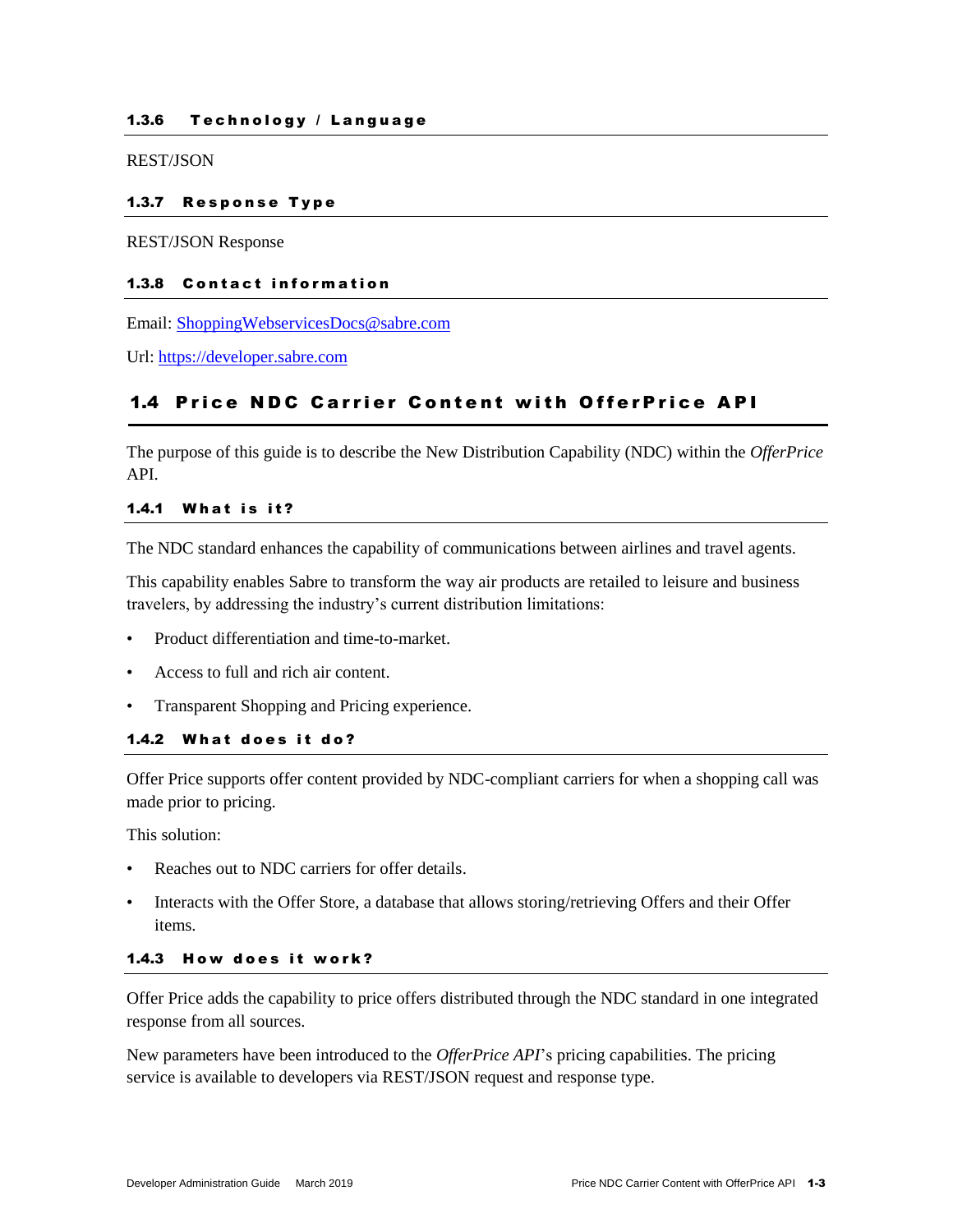• • •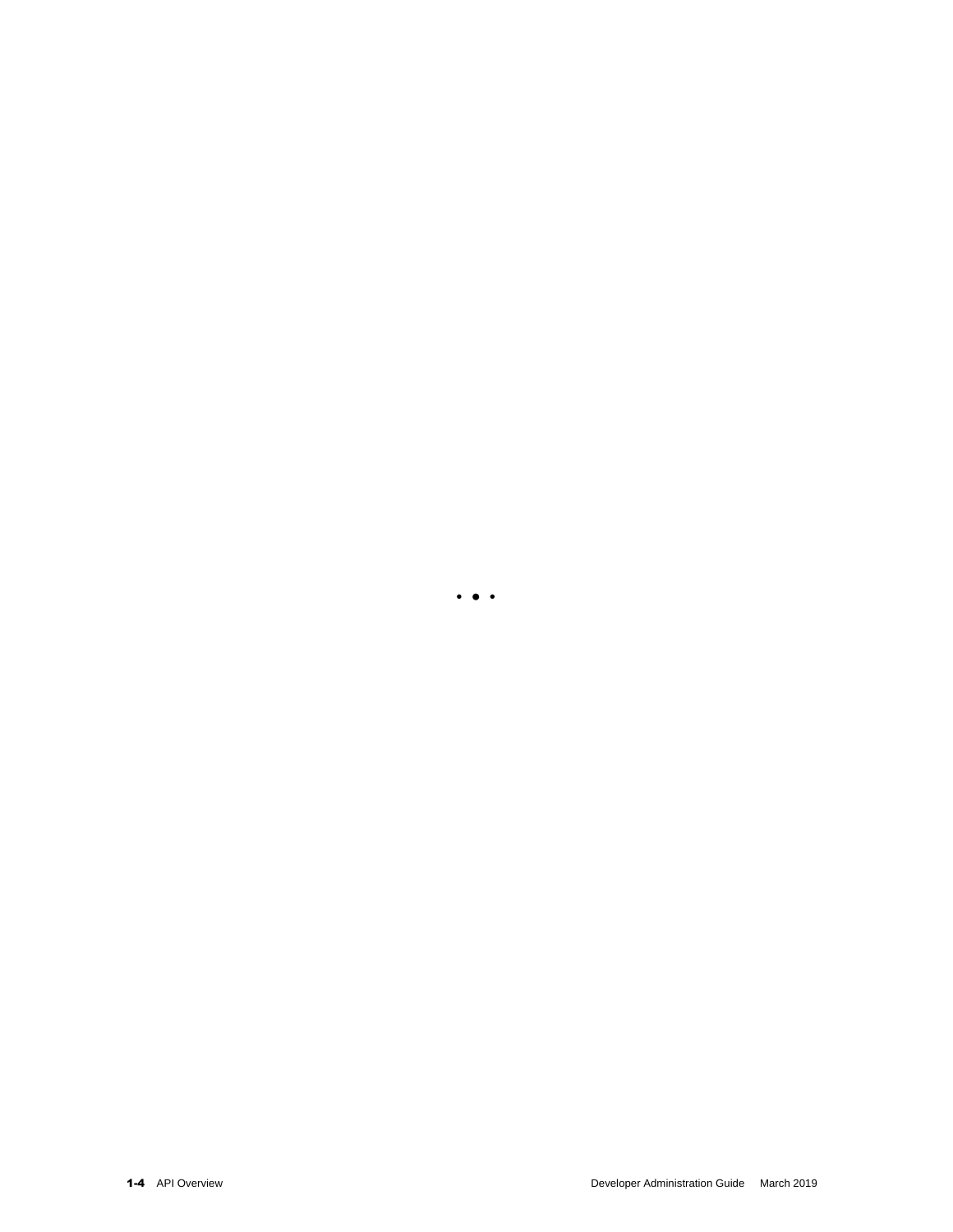# auick Start Guide 2

#### 2.1 Introduction

This chapter includes the following:

- Product usage (see this page).
- Use cases and examples (see this page).

#### 2.2 Product Usage

This section includes instructions on how to enable and get pricing offers with any of the different content sources in the *OfferPrice API* request.

#### 2.2.1 Trying the API

Use the [API Explorer](https://developer.sabre.com/io-docs) on [Sabre Dev Studio](https://developer.sabre.com/) to explore Sabre REST APIs by making calls to the test environment. Please note that you first need to [sign in](https://developer.sabre.com/login) before testing the APIs. You can also view [written documentation.](https://developer.sabre.com/docs)

#### 2.3 Use Cases & Examples

The following use case is denoted via REST/JSON only.

#### 2.3.1 Use Case 1

- 1. The agent selects an offer with the NDC source indicator and adds passenger data. The Offer Price JSON message is sent to the Sabre system.
- 2. If the shopping result has an NDC source indicator, an OfferPriceRQ message is sent to the carrier. The response is written to the Offer Store with a new offer time limit and the carrier's OfferID. The Offer Price response is returned to the client application with the fare information including the tax break down and the Sabre OfferID. (Carrier OfferIDs are not included in pricing responses). Up-sell options may also be returned in the OfferPriceRS message from NDC enabled carriers; the POS application may display these options to the user.
- 3. If the shopping result has an ATPCO or LCC indicator, the *Sabre*® system will call Revalidate itinerary. The response is written to the Offer Store with a new offer time limit and the OfferID. The Offer Price response is returned to the client application. The detailed fare information, including the tax break down, additional information on changes and refunds, and the Sabre OfferID is in the Offer Store.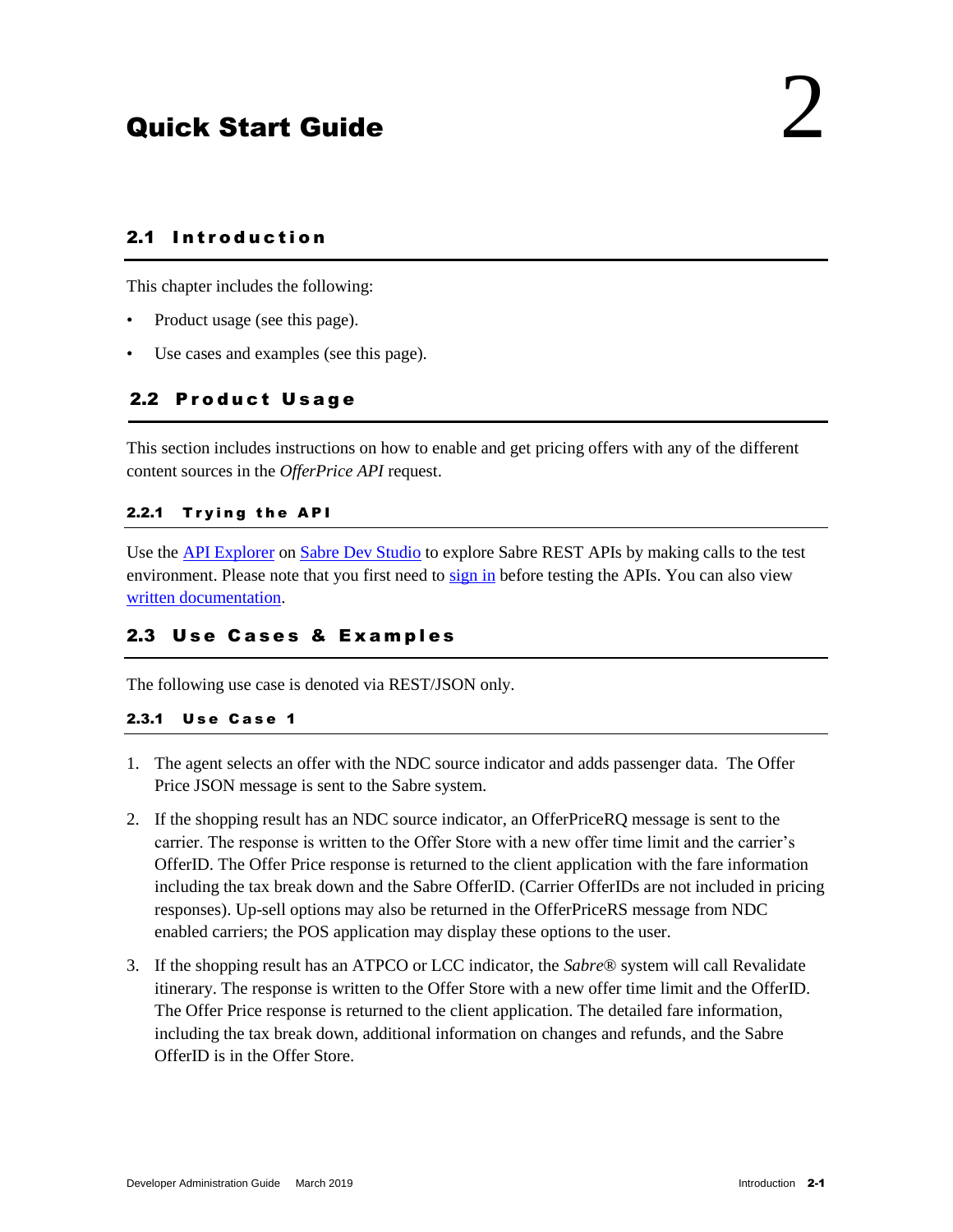4. If an offer created in shopping expired, the system shall cancel the transaction and the agent would need to start the process again.

|                              | "query": [{                   | "offerItemId":      |                                                       |
|------------------------------|-------------------------------|---------------------|-------------------------------------------------------|
| $["cg02jzjk4jsuj04nc0-1-1"]$ | $\overline{ }$<br>"params": { | "formOfPayment": [{ |                                                       |
| "545250"                     |                               |                     | "binNumber":<br>"subCode": "FCA",<br>"cardType": "VI" |
|                              |                               |                     |                                                       |

#### 2.3.1.1 Example of a simple OfferPrice Request

#### 2.3.1.2 Example of a full OfferPrice Request

```
{
 "query": [{
     "offerItemId": [
       " do29wjbvxjqxs47iv0-1-1"
     \left| \cdot \right| "passengerId": [
       "Passenger1"
     \cdot "formOfPayment": "1"
   }
],
 "passengers": [{
     "id": "Passenger1",
      "type": "ADT",
      "frequentFlyer": [{
          "airline": "K0",
          "accountNumber": "123456789",
          "programName": "ADVANTAGE PLATINUM",
          "programCode": "PLT/SPH",
          "tierCode": "tCode",
          "tierName": "tName",
          "tierPriority": "PLATINUM",
          "signInID": ""
        }, {
          "airline": "VA",
          "accountNumber": "123456789",
          "programName": "ADVANTAGE PLATINUM",
          "programCode": "PLT/SPH",
          "tierCode": "tCode",
```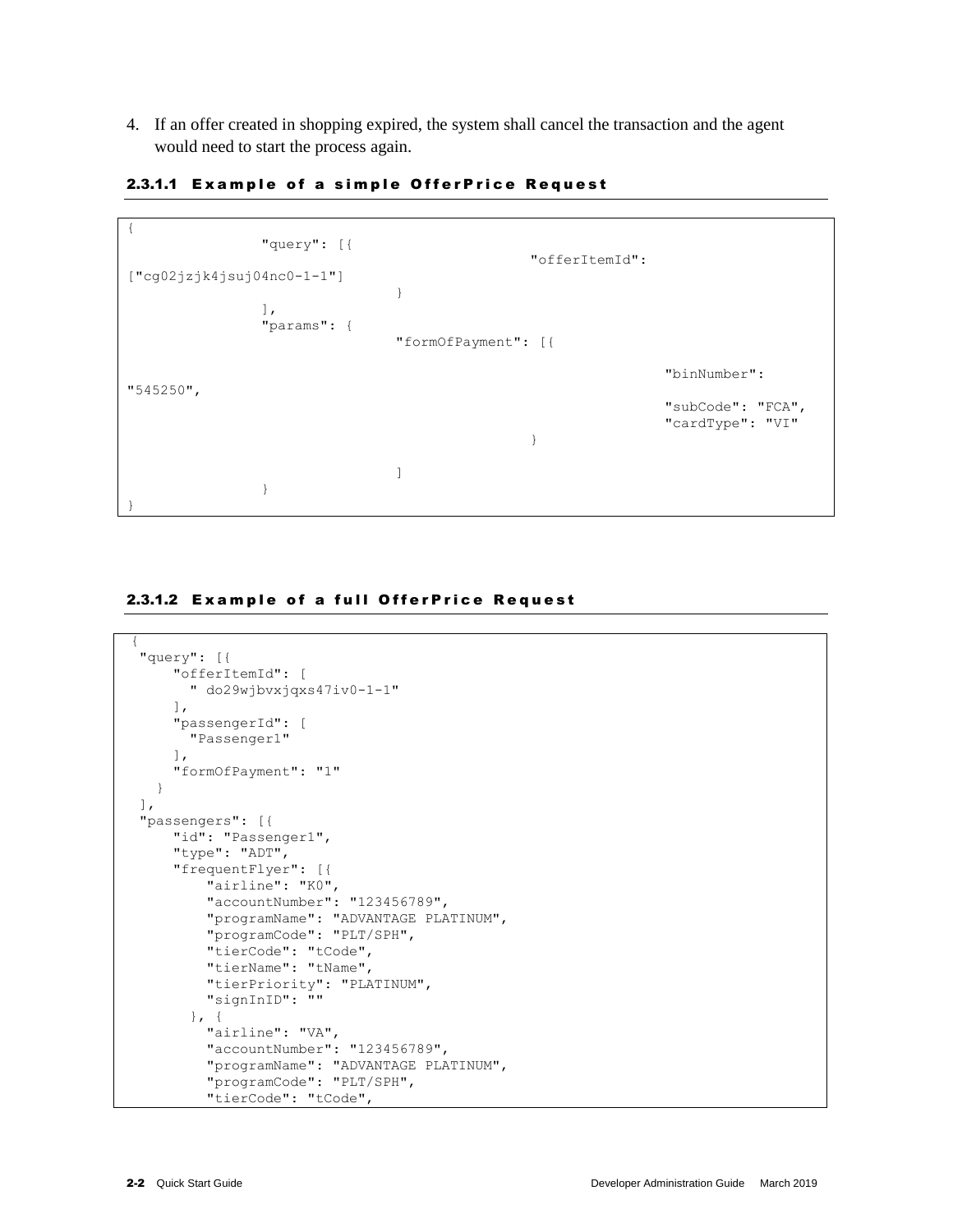```
 "tierName": "tName",
           "tierPriority": "PLATINUM",
           "signInID": "AAA"
 }
      ]
    }
 ],
  "params": {
    "formOfPayment": [{
         "id": "1",
         "binNumber": "545250",
         "subCode": "FCA",
         "cardType": "VI"
      }
    ]
  }
}
```
#### 2.3.1.3 Example of OfferPrice Response

```
{
   "id": "do29wjbvxjqxs47iv0",
   "version": "0.0.1",
   "response":
   {
      "offers": [
         {
            "id": "do29wjbvxjqxs47iv0-1",
            "ttl": "1200",
            "source": "ATPCO"
 "offerExpirationDateTime": "2019-01-15T14:34:29Z",
 "paymentTimeLimitDateTime": "",
            "purchaseTimeLimitDateTime": "2019-01-16T23:59:59Z",
            "commission":
\overline{\mathcal{L}} "amount": "0.00",
               "percentage": "0.00"
            },
            "offerItems": [
\{"id": "do29wjbvxjqxs47iv0-1-1",
                  "passengers": [
 {
                        "id": "Passenger1",
                        "ptc": "ADT",
                         "requestedPtc": "ADT",
                         "baggage": [],
                         "price":
\left\{ \begin{array}{ccc} 1 & 0 & 0 \\ 0 & 0 & 0 \\ 0 & 0 & 0 \\ 0 & 0 & 0 \\ 0 & 0 & 0 \\ 0 & 0 & 0 \\ 0 & 0 & 0 \\ 0 & 0 & 0 \\ 0 & 0 & 0 \\ 0 & 0 & 0 \\ 0 & 0 & 0 \\ 0 & 0 & 0 \\ 0 & 0 & 0 \\ 0 & 0 & 0 & 0 \\ 0 & 0 & 0 & 0 \\ 0 & 0 & 0 & 0 \\ 0 & 0 & 0 & 0 & 0 \\ 0 & 0 & 0 & 0 & 0 \\ 0 & 0 & 0 & 0 & 0 \\ 0 & 0 & 0 & 0 "totalAmount":
                           {
                               "amount": "88.30",
                              "curCode": "USD"
                           },
                           "baseAmount":
                           {
                               "amount": "68.84",
                              "curCode": "USD"
                           },
```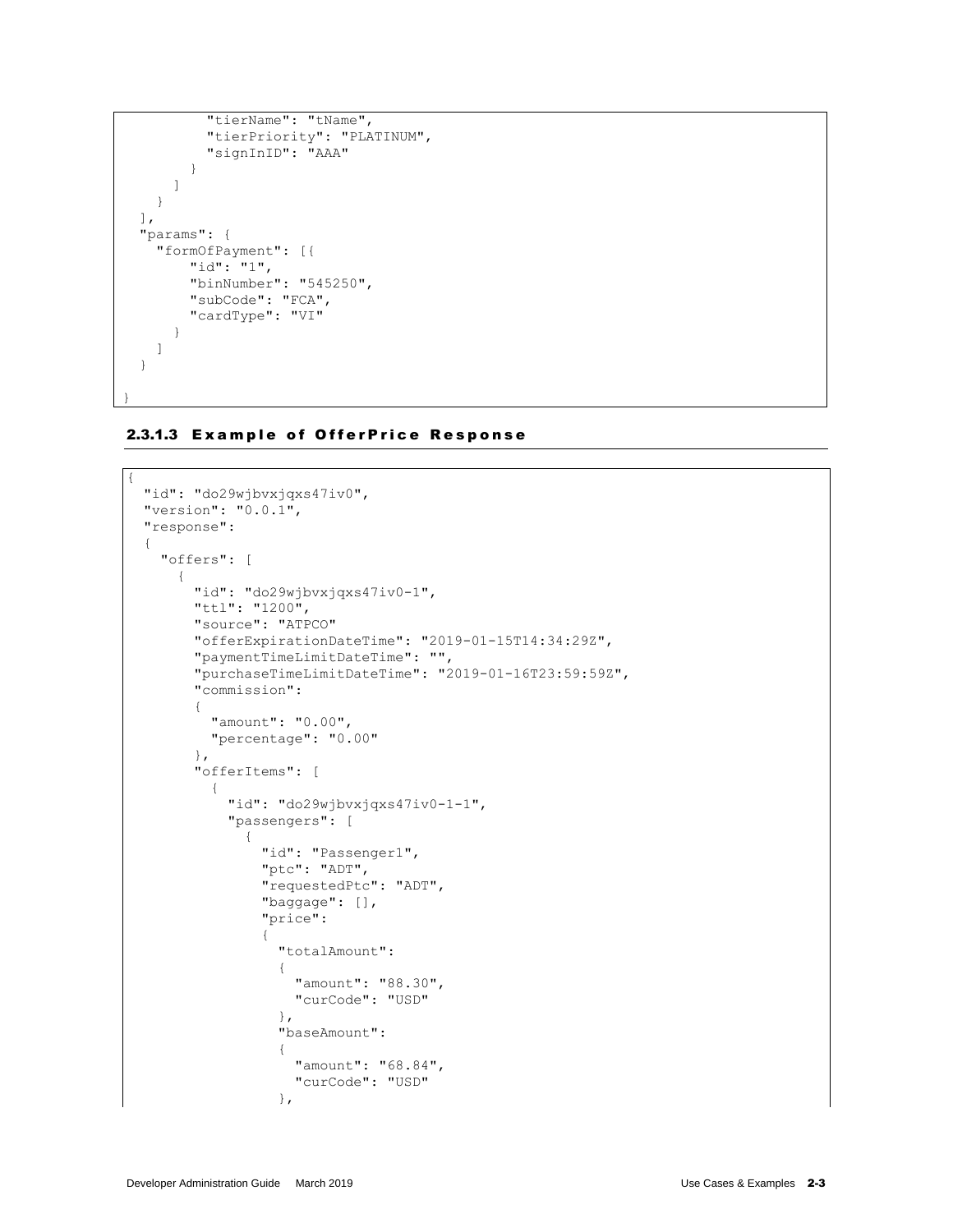```
 "taxes":
 {
              "total":
             {
               "amount": "19.46",
              "curCode": "USD"
 },
             "breakdown": [
{
                 "amount":
{
                  "amount": "5.60",
                 "curCode": "USD"
 },
                "nation": "US",
                "taxCode": "AY",
                "description": "PASSENGER CIVIL AVIATION SECURITY SERVICE 
FEE"
 },
               {
                 "amount":
                {
                  "amount": "5.16",
                  "curCode": "USD"
 },
                "nation": "US",
                "taxCode": "US1",
                "description": "TRANSPORTATION TAX DOMESTIC WHOLLY WITHIN 
US AND 225 MILE BUFFER ZONE"
 },
               {
                 "amount":
                {
 "amount": "4.20",
                  "curCode": "USD"
 },
 "nation": "US",
 "taxCode": "ZP",
                "description": "FLIGHT SEGMENT TAX DOMESTIC"
 },
               {
                 "amount":
                {
                  "amount": "4.50",
                 "curCode": "USD"
 },
                },<br>"nation": "US",
                "taxCode": "XF",
 "description": "PASSENGER FACILITY CHARGE"
 }
 ]
 }
 },
            "fareComponents": [
 {
              "price":
             {
                "totalAmount":
               {
                 "amount": "88.30",
                "curCode": "USD"
```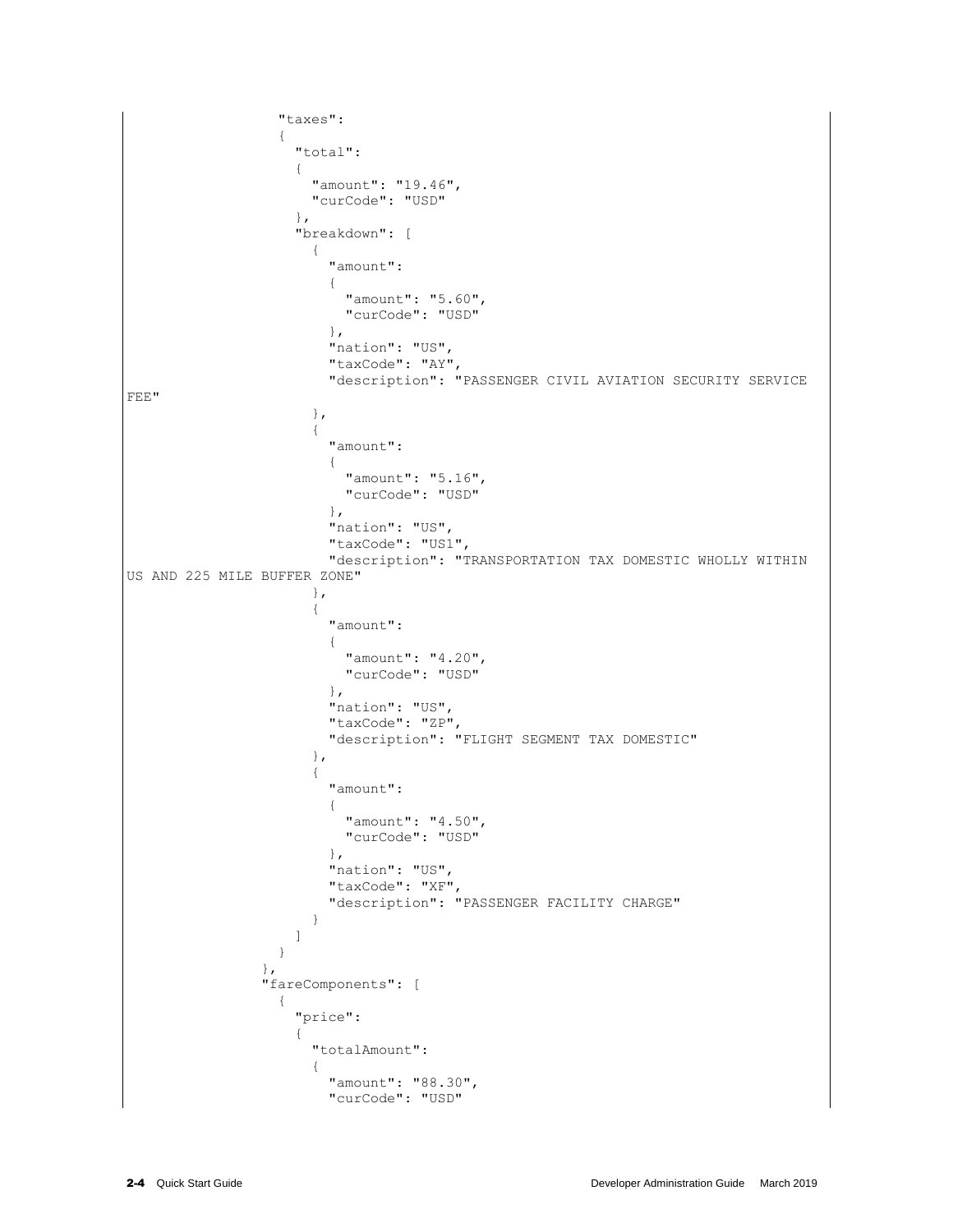```
 },
                   "baseAmount":
                   {
                      "amount": "68.84",
                     "curCode": "USD"
 },
                   "taxes":
                   {
                      "total":
                     {
                       "amount": "19.46",
                      "curCode": "USD"
 },
                     "breakdown": [
\{ "amount":
                         {
                           "amount": "5.60",
                          "curCode": "USD"
 },
                         "nation": "US",
                         "taxCode": "AY",
                         "description": "PASSENGER CIVIL AVIATION SECURITY 
SERVICE FEE"
 },
                       {
                         "amount":
                        {
                           "amount": "5.16",
                          "curCode": "USD"
 },
                        },<br>"nation": "US",
                         "taxCode": "US1",
                         "description": "TRANSPORTATION TAX DOMESTIC WHOLLY 
WITHIN US AND 225 MILE BUFFER ZONE"
 },
{
                          "amount":
                        {
                           "amount": "4.20",
                          "curCode": "USD"
 },
                        },<br>"nation": "US",
                         "taxCode": "ZP",
                         "description": "FLIGHT SEGMENT TAX DOMESTIC"
 },
                       {
                          "amount":
 {
                           "amount": "4.50",
                          "curCode": "USD"
 },
                         "nation": "US",
                         "taxCode": "XF",
                         "description": "PASSENGER FACILITY CHARGE"
 }
\sim 100 \sim 100 \sim 100 \sim 100 \sim 100 \sim 100 \sim 100 \sim 100 \sim 100 \sim 100 \sim 100 \sim 100 \sim 100 \sim 100 \sim 100 \sim 100 \sim 100 \sim 100 \sim 100 \sim 100 \sim 100 \sim 100 \sim 100 \sim 100 \sim 
 }
 },
                 "fareBasis":
                  {
```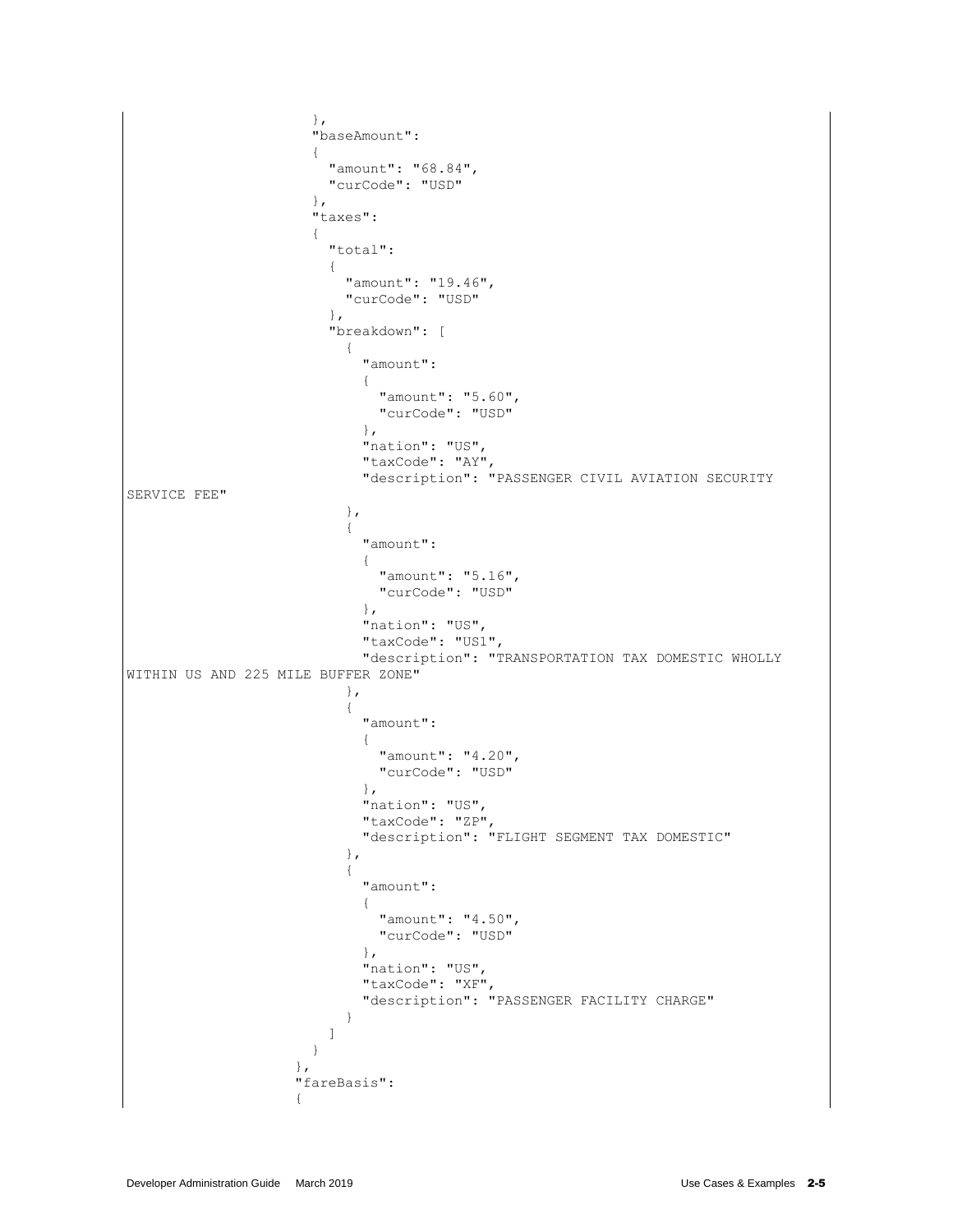```
 "fareBasisCode": "OVAKZSB3",
                      "fareBasisCityPair": "DFWSFOAA",
                      "rbd": "",
                      "cabinType":
                      {
                        "cabinTypeCode": "Y",
                       "cabinTypeName": "ECONOMY"
 }
 },
                    "segments": [
\{"id": "PAX SGMNT-2",
                       "departure":
                        {
                          "airport": "DFW",
                         "date": "2019-03-03T07:15:00"
 },
                        "arrival":
                        {
                          "airport": "SFO",
                         "date": "2019-03-03T08:56:00"
 },
                        "services": [
{
                            "name": "ALLOWANCE",
                           "serviceCode": "BG",
                             "reasonForIssuanceSubCode": "0DFAAAA"
 },
                          {
                            "name": "UPTO50LB 23KG AND62LI 158LCM",
                            "serviceCode": "BG",
                             "reasonForIssuanceSubCode": "0GOACAA"
 },
                          {
                            "name": "UPTO50LB 23KG AND62LI 158LCM",
                            "serviceCode": "BG",
                            "reasonForIssuanceSubCode": "0GOACAA"
 },
                         \left\{ \begin{array}{c} \uparrow \\ \uparrow \end{array} \right."name": "CARRYON HAND BAGGAGE",
                            "serviceCode": "BG",
                            "reasonForIssuanceSubCode": "0LNABAA"
 },
                         \frac{1}{1} "name": "OVER100LB 45KG BAGGAGE",
                            "serviceCode": "BG",
                            "reasonForIssuanceSubCode": "0DQAEAA"
 }
\sim 100 \sim 100 \sim 100 \sim 100 \sim 100 \sim 100 \sim 100 \sim 100 \sim 100 \sim 100 \sim 100 \sim 100 \sim 100 \sim 100 \sim 100 \sim 100 \sim 100 \sim 100 \sim 100 \sim 100 \sim 100 \sim 100 \sim 100 \sim 100 \sim 
 }
 ]
 }
             \begin{matrix} 1 \end{matrix} }
            ]
          }
        ],
        "totalPrice":
        {
          "totalAmount":
\{
```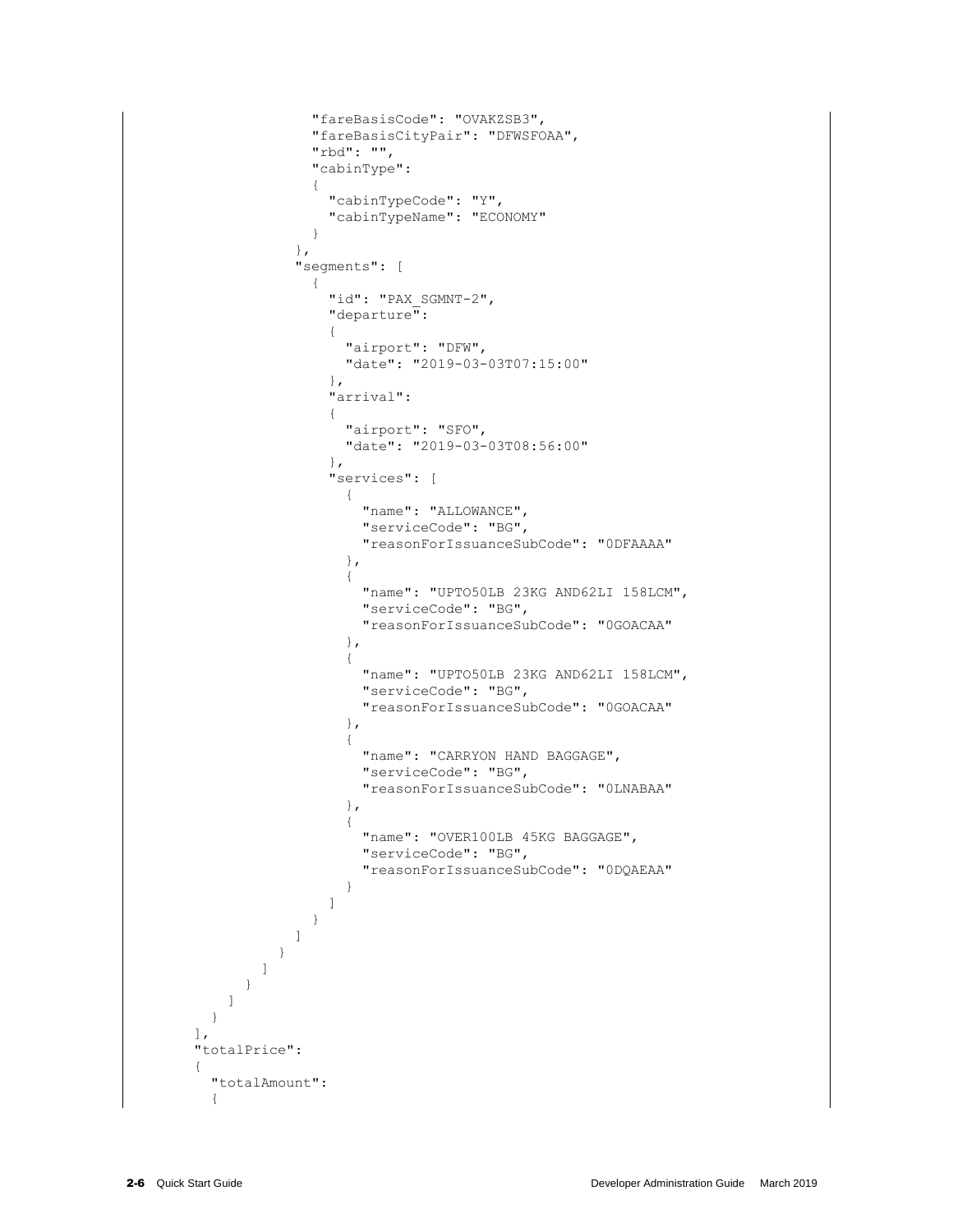```
 "amount": "88.30",
 "curCode": "USD"
        },
        "baseAmount":
        {
 "amount": "68.84",
 "curCode": "USD"
        },
        "totalTaxes":
        {
 "amount": "19.46",
 "curCode": "USD"
      \qquad \} }
    }
   ]
 }
}
```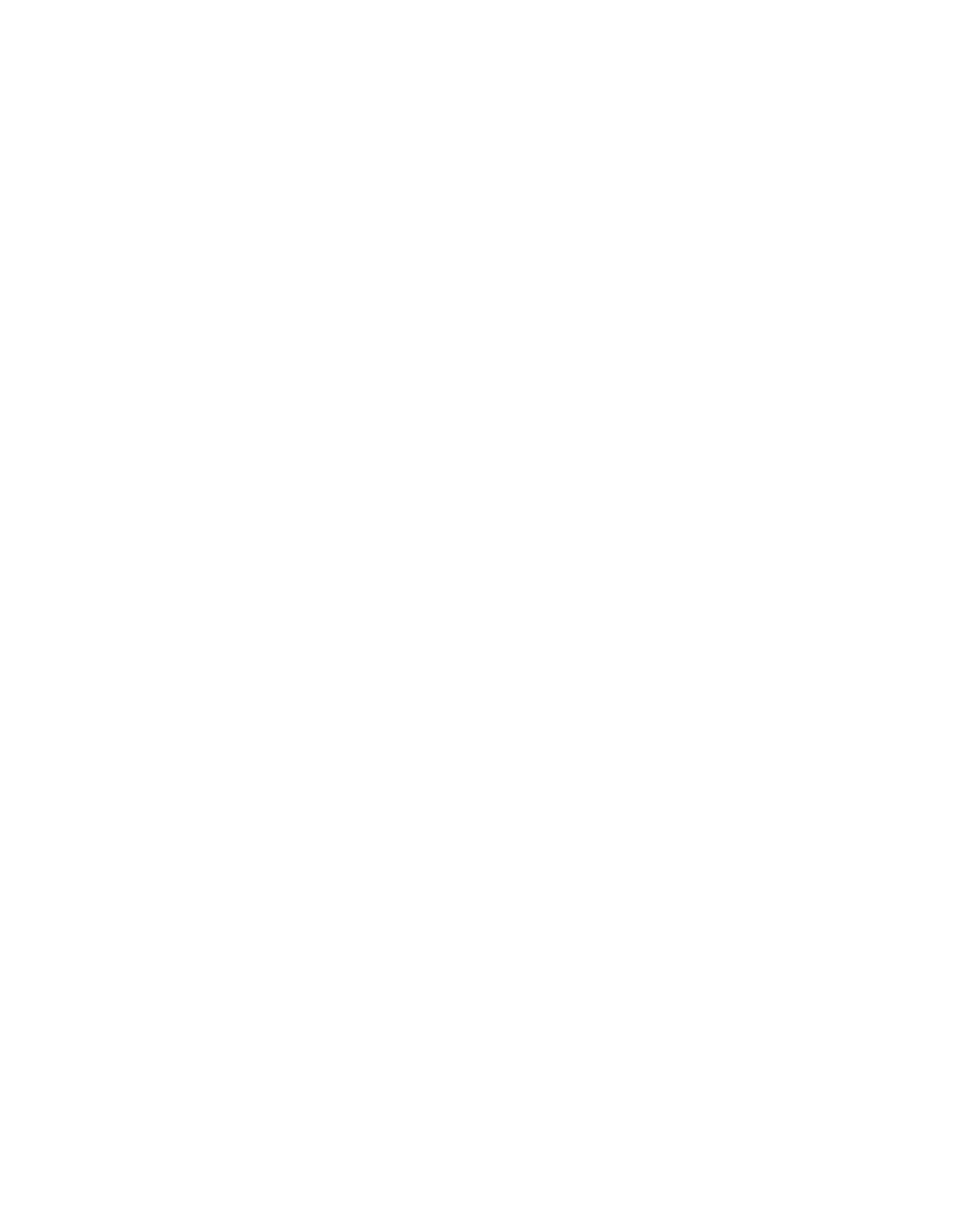# <span id="page-16-0"></span>API Reference 3

#### 3.1 Introduction

This chapter includes the following:

- Beginner's guide to Offer Shop and Offer Price (see this page).
- Schema definitions (see this page).

#### 3.2 Beginner's Guide to Offer Shop and Offer Price

This section answers beginner's questions about Offer Shop and Offer Price.

#### 3.2.1 What is required in my Offer Shop and Offer Price request?

Please see the **OfferShop** and **OfferPrice** samples attached:



E2E\_Sample \_OfferShop.zip E2E\_Sample \_OfferPrice.zip

#### 3.2.2 Looking for latest features and enhancements to Sabre A P I s ?

You are in the right place, check the [Release Notes.](https://releasenotes.developer.sabre.com/)

#### 3.2.3 Number of versions supported?

Sabre APIs currently supports up to five versions of an API.

Check the [API Versioning](https://developer.sabre.com/resources/api_versioning) page.

#### 3.3 Schema Definitions

For information about parameter types and constraints, please refer to the **Offer Price API** file included in the resources folder in the documentation Package.

#### 3.3.1 Parameters Introduced to the Request Schema

| <b>Name</b>       | <b>Description</b>  | Schema                 |
|-------------------|---------------------|------------------------|
| diags<br>optional | List of diagnostics | $\le$ string $>$ array |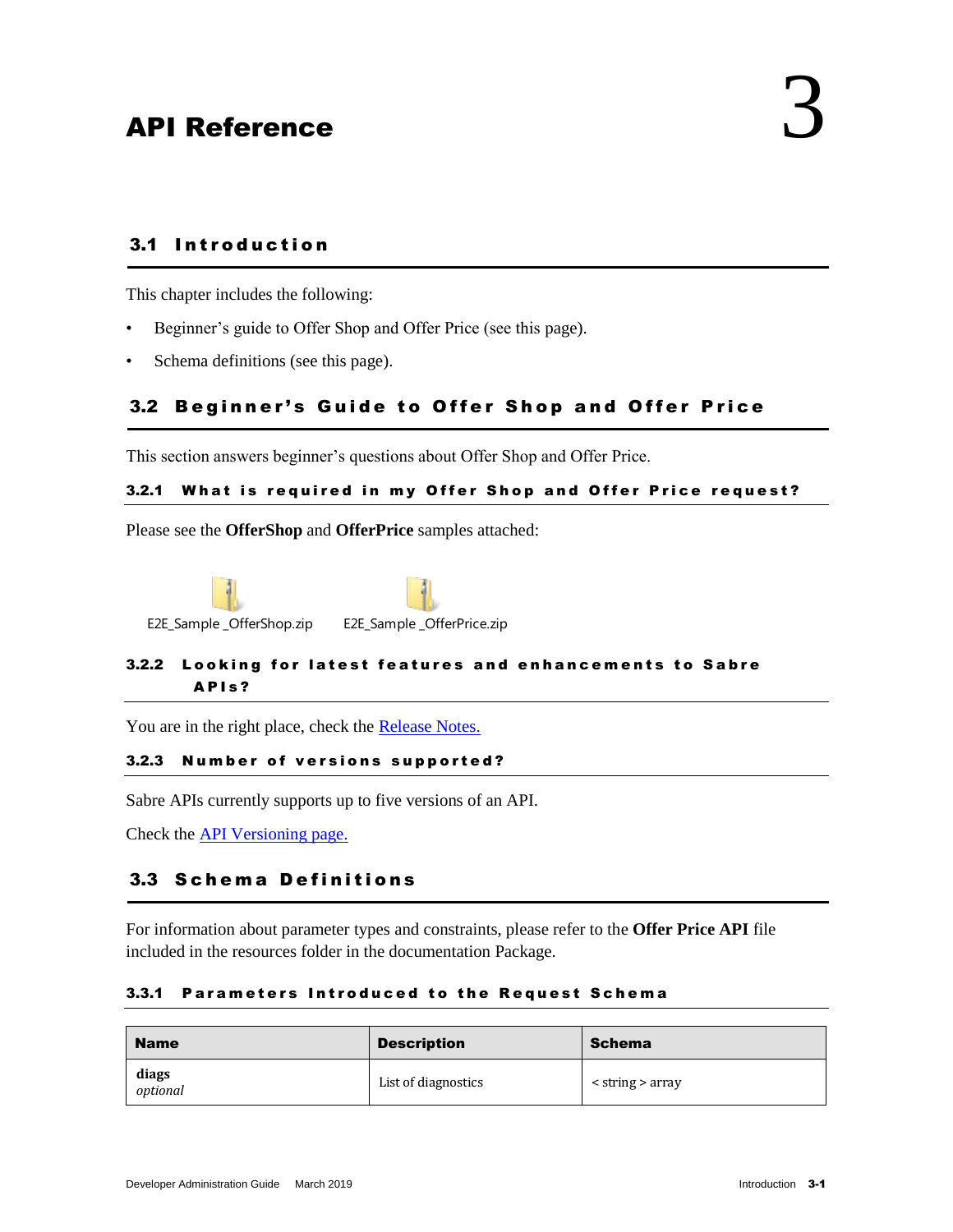| <b>Name</b>            | <b>Description</b>                                   | <b>Schema</b>         |
|------------------------|------------------------------------------------------|-----------------------|
| params<br>required     | The Params Schema                                    | <u>params</u>         |
| passengers<br>optional | Passenger(s) information                             | < passengers > array  |
| query<br>required      | Query for offer items and<br>services to be repriced | $\le$ query $>$ array |

#### 3.3.1.1 The Params Schema

| <b>Name</b>               | <b>Description</b>                     | Schema                           |
|---------------------------|----------------------------------------|----------------------------------|
| form0fPayment<br>required | Form Of Payment information<br>section | $\leq$ form Of Payment $>$ array |

#### 3.3.1.1.1 Form of Payment information

| <b>Name</b>           | <b>Description</b>                                                                                                                                                                         | <b>Schema</b> |
|-----------------------|--------------------------------------------------------------------------------------------------------------------------------------------------------------------------------------------|---------------|
| binNumber<br>optional | First six digits of a credit/debit card<br>number. Required if subCode other<br>than CA/CK is provided<br><b>Pattern</b> : "^( $[0-9]$ {6}) $\frac{1}{2}$ "<br><b>Example</b> : $"545250"$ | string        |
| cardType<br>optional  | The two letter payment card type<br><b>Pattern</b> : " $\hat{(-A-Z)}$ { 2 } ) $\hat{S}$ "<br>Example: " $MC$ ", " $VI$ " "                                                                 | string        |
| id<br>optional        | Form of Payment ID. May be left empty<br>if just one form of paymentis provided<br>Default: $"1"$<br><b>Pattern</b> : " $\land$ ( \ \ S) { 0, 64 } \$ "<br>Example : $"1"$                 | string        |
| subCode<br>required   | lata subCode for credit/debit cards or<br>CA for cash or CK for check<br><b>Pattern</b> : " $\hat{ }$ ( $[A-Z0-$<br>$9$   { 3 }   CA   CK } \$"<br>Example: "FDA"                          | string        |

#### 3.3.1.2 Passenger Information

| <b>Name</b>               | <b>Description</b>         | Schema                   |
|---------------------------|----------------------------|--------------------------|
| frequentFlyer<br>optional | Frequent Flyer Information | < frequent Flyer > array |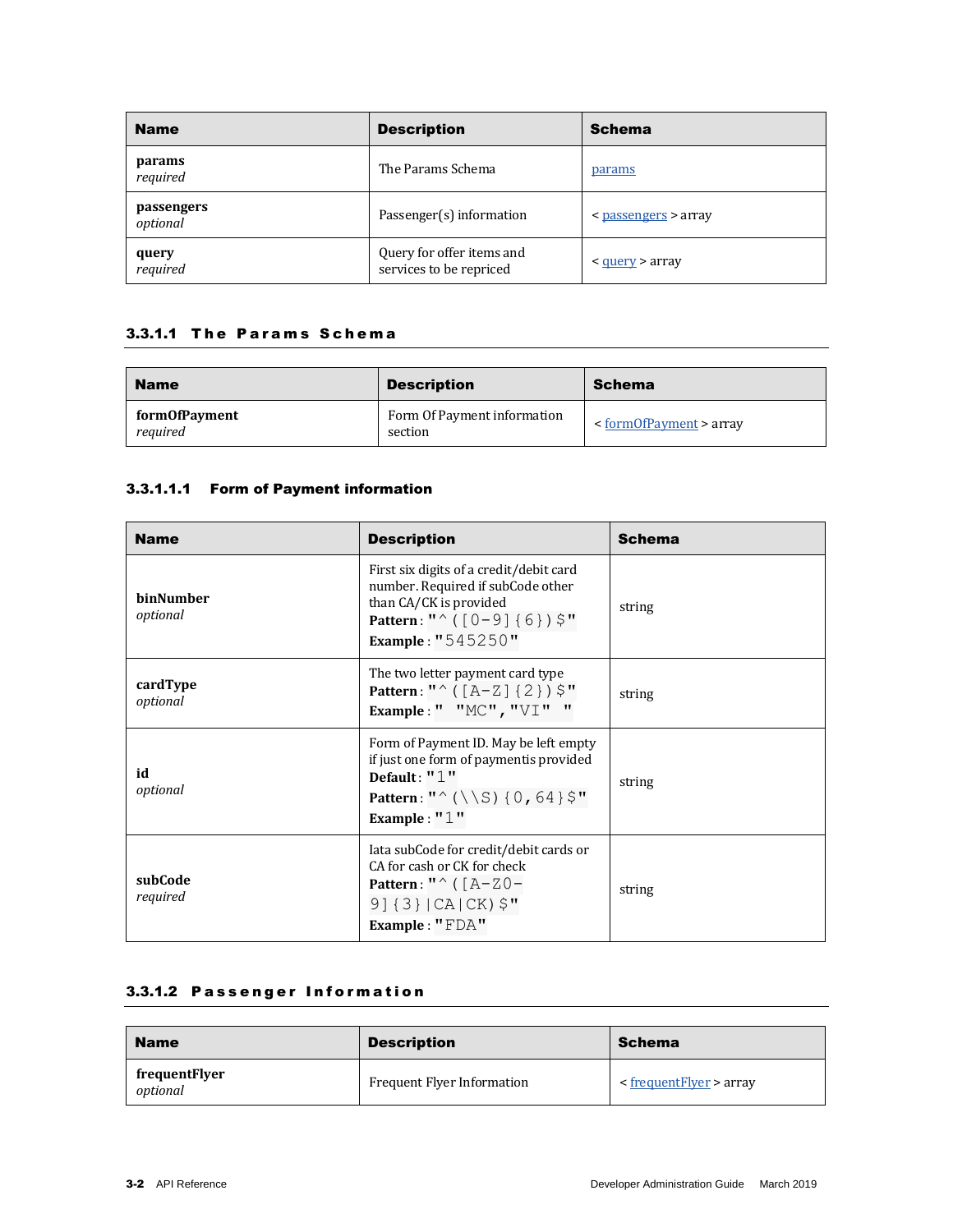| <b>Name</b>      | <b>Description</b>                                                                                   | <b>Schema</b> |
|------------------|------------------------------------------------------------------------------------------------------|---------------|
| id<br>required   | Passenger ID referenced from query<br>Pattern: "^(\\S*) $\$ "<br>Example: "Passenger1"               | string        |
| type<br>optional | IATA Passenger Code<br><b>Pattern</b> : $"\wedge ((A-Z)) ((A-Z0-$<br>$91)$ {2} \$"<br>Example: "ADT" | string        |

#### 3.3.1.2.1 Frequent Flyer Account Information

| <b>Name</b>               | <b>Description</b>                                                                                                                                    | <b>Schema</b> |
|---------------------------|-------------------------------------------------------------------------------------------------------------------------------------------------------|---------------|
| accountNumber<br>required | Account Number<br><b>Pattern</b> : " $\land$ ( $\setminus$ \S) { 0, 64 } \$ "<br>Example: "123456789'"                                                | string        |
| airline<br>required       | Airline Code<br>Pattern: "^ $[A-Z0-9]$ {2} \$"<br>Example: "VA"                                                                                       | string        |
| programCode<br>optional   | Program Code<br><b>Pattern</b> : " $\land$ ( $\setminus$ \S) { 0, 64 } \$ "<br>Example: "PLT/SPH"                                                     | string        |
| programName<br>optional   | Program Name<br><b>Pattern</b> : " $^{\wedge}$ . { 0, 64 } \$ "<br>Example: "ADVANTAGE<br>PLATINUM"                                                   | string        |
| provider<br>optional      | Name of the organization providing<br>loyalty program<br><b>Pattern</b> : " $\land$ ( \ \ S) { 0, 64 } \$ "<br>Example: "1234'"                       | string        |
| signInID<br>optional      | Loyalty program Sign in id or user<br>name<br>Pattern: " ^ ( \ \ S { 0, 64 } ) $\$ "<br>Example: "1234 ' "                                            | string        |
| tierCode<br>optional      | Tier Code<br><b>Pattern</b> : " $\land$ ( \ \ S ) { 0, 64 } \$ "<br>Example: "tCode"                                                                  | string        |
| tierName<br>optional      | Tier Name<br><b>Pattern</b> : " $\land$ ( $\setminus$ \S) { 0, 64 } \$ "<br>Example: "tName"                                                          | string        |
| tierPriority<br>optional  | Tier Priority Text. Loyalty Program<br>Priority within the tier.<br><b>Pattern</b> : " $\land$ ( $\setminus$ \S) { 0, 64 } \$"<br>Example: "PLATINUM" | string        |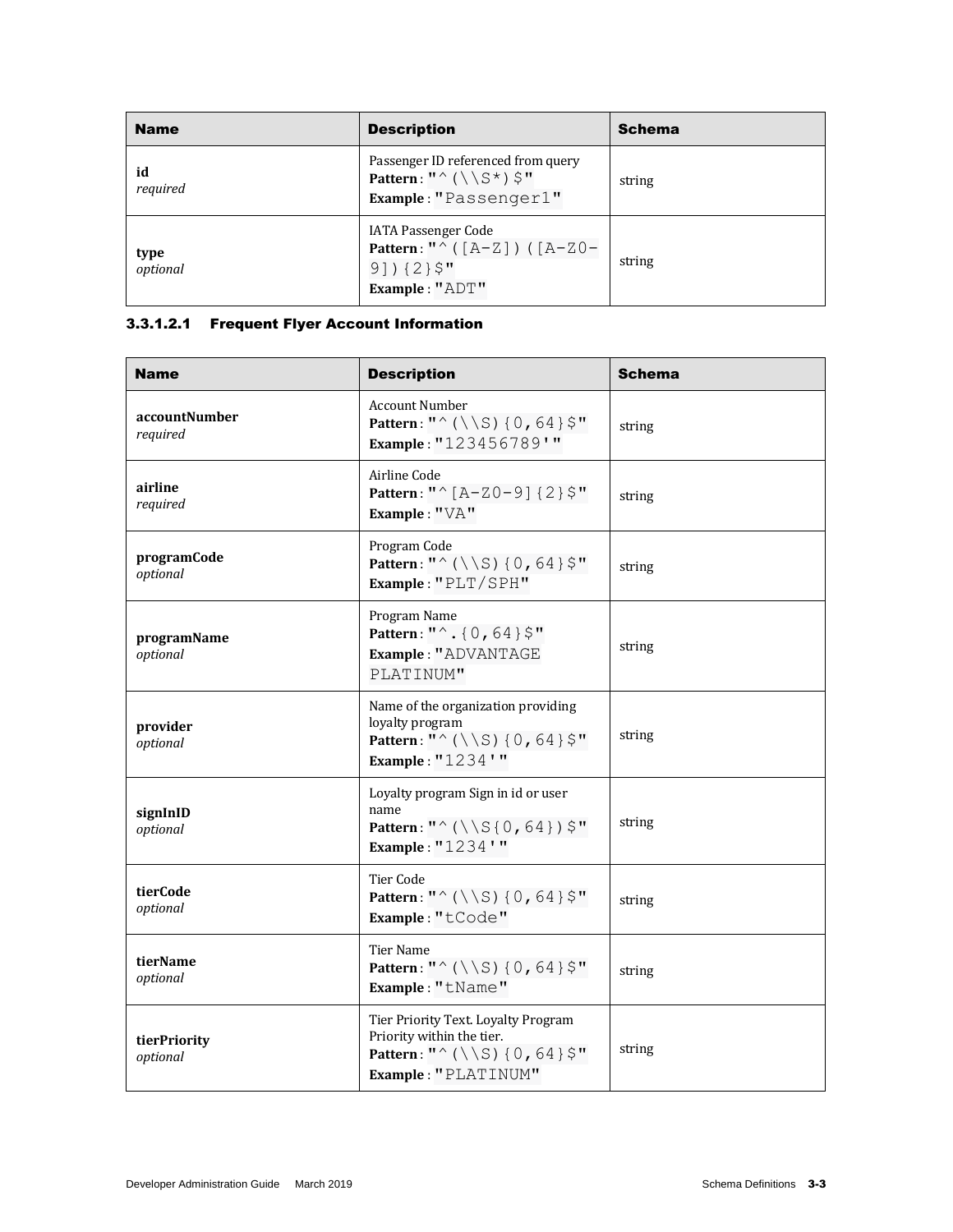#### 3.3.2 Offer Item Sets to be Priced Together

| <b>Name</b>               | <b>Description</b>                                                                                                                                                  | <b>Schema</b>          |
|---------------------------|---------------------------------------------------------------------------------------------------------------------------------------------------------------------|------------------------|
| form0fPayment<br>optional | Reference to a Form of Payment<br>information<br>Default: $"1"$<br>Pattern: " $\land$ ( $\setminus$ \S $\star$ ) $\circ$ "<br>Example : $"1" -$<br>FormOfPayment 1" | string                 |
| offerItemId<br>required   | Offer Items to be priced together                                                                                                                                   | $\le$ string $>$ array |
| passengerId<br>optional   | $Reference(s)$ to passenger(s)<br>information applicable to a given offer<br>items set                                                                              | $\le$ string $>$ array |

#### 3.3.3 Parameters Introduced to the Response Schema

| <b>Name</b>          | <b>Description</b>                                                                                    | <b>Schema</b>          |
|----------------------|-------------------------------------------------------------------------------------------------------|------------------------|
| id<br>optional       | Pricing Response ID<br>Pattern: $"\uparrow$ [a-zA-Z0-9] *\$"<br>Example: "beginq23zanr1"              | string                 |
| messages<br>optional | Warning, error and other messages<br>generated by the system                                          | $<$ messages $>$ array |
| response<br>optional | Priced Offers                                                                                         | response               |
| version<br>required  | The Version Schema<br>Example: $"0.0.0"$                                                              | string                 |
| id<br>optional       | Pricing Response ID<br><b>Pattern</b> : " $\land$ [a-zA-Z0-9] $\star$ \$"<br>Example: "beginq23zanr1" | string                 |
| messages<br>optional | Warning, error and other messages<br>generated by the system                                          | $<$ messages $>$ array |
| response<br>optional | Priced Offers                                                                                         | response               |
| version<br>required  | The Version Schema<br>Example: $"0.0.0"$                                                              | string                 |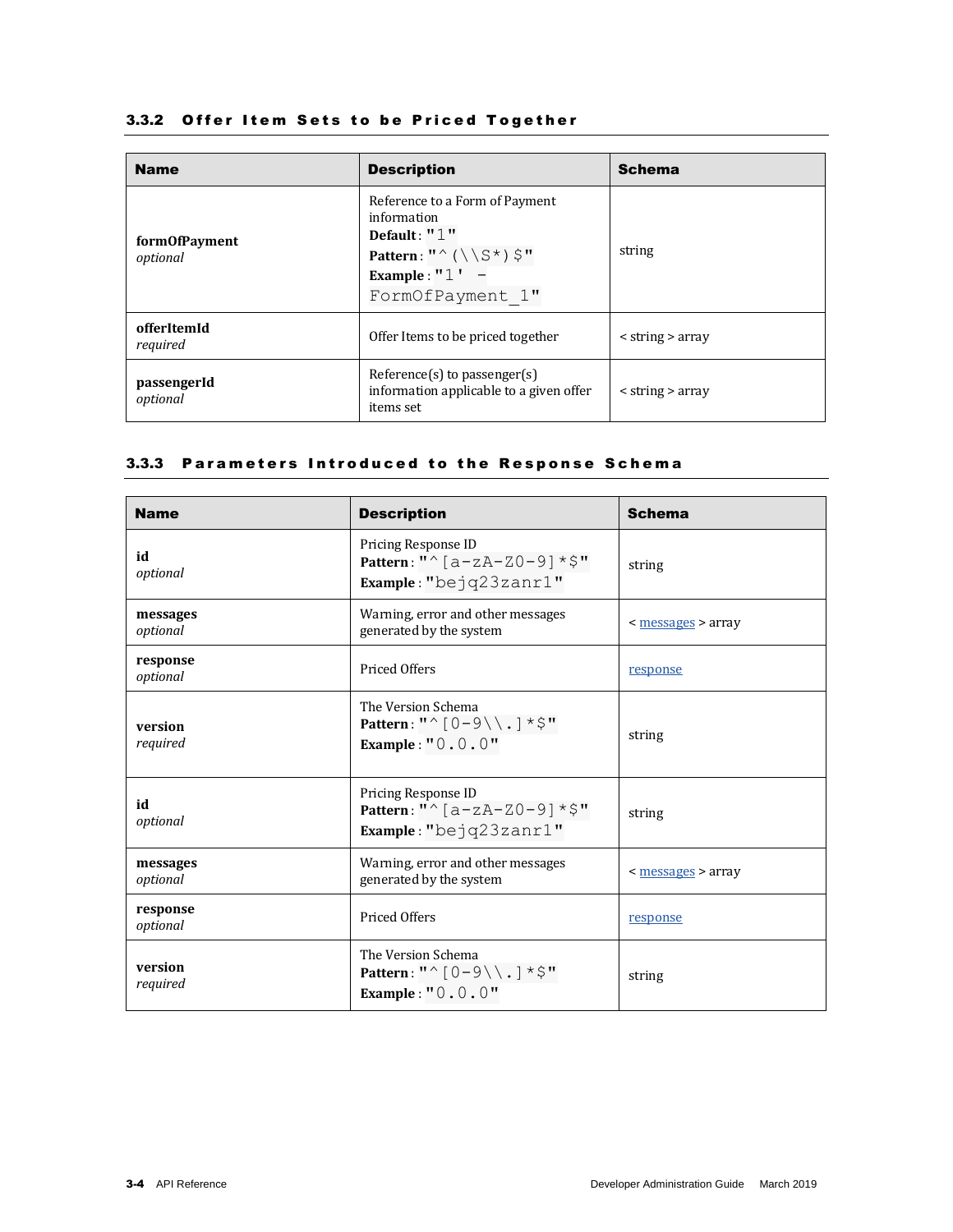#### 3.3.3.1 M e s s a g e s

| <b>Name</b>         | <b>Description</b>                                                                                                                     | <b>Schema</b> |
|---------------------|----------------------------------------------------------------------------------------------------------------------------------------|---------------|
| Code<br>required    | Message code<br>Example: $404$                                                                                                         | integer       |
| message<br>required | Message itself<br>Pattern: $"\wedge$ ( . * ) $\hat{S}$ "<br>Example: "Failed to<br>retrieve response from<br>external service"         | string        |
| service<br>required | Processing step during which message<br>was created<br>Pattern: "^ $(\setminus \setminus w) * \xi$ "<br>Example: "OFFER STORE PUT"     | string        |
| system<br>required  | Service from where message originated<br><b>Pattern</b> : " $^{\wedge}$ [A-Z] { 0, 20 } \$"<br>Example: "OFFERSTORE"                   | string        |
| type<br>reguired    | Type of message describing its severity<br>ERROR/WARNING/INFO<br><b>Pattern</b> : " $^{\wedge}$ [A-Z] { 0, 7 } \$"<br>Example: "ERROR" | string        |

#### 3.3.3.2 R e s p o n s e

| <b>Name</b>        | <b>Description</b> | Schema           |
|--------------------|--------------------|------------------|
| offers<br>required | The Offers Schema  | < offers > array |

#### 3.3.3.2.1 Offers

| <b>Name</b>                                | <b>Description</b>                                                                                                                                                                                                                                            | <b>Schema</b> |
|--------------------------------------------|---------------------------------------------------------------------------------------------------------------------------------------------------------------------------------------------------------------------------------------------------------------|---------------|
| commission<br>required                     | commission                                                                                                                                                                                                                                                    | commission    |
| id<br>required                             | Offer ID<br><b>Pattern</b> : " $\land$ ( - [0 - 9]) $\Diamond$ "<br>$Example: "beginq23zanr0-1"$                                                                                                                                                              | string        |
| <i>offerExpirationDateTime</i><br>required | Exact date time at which offer expires<br><b>Pattern</b> : " $(12) \ d\{3\} - (0)$<br>$91   1 [0-2]) - (0 [1-$<br>$9$ ]   [12] \\d 3[01]) ) T([1] {0, 1} [0-<br>$9$ ]{1} [2][0-3])(:[0-5][0-<br>$91)$ {2} $2$ ?\$"<br><b>Example:</b> "2018-12-24T10:37:56Z'" | string        |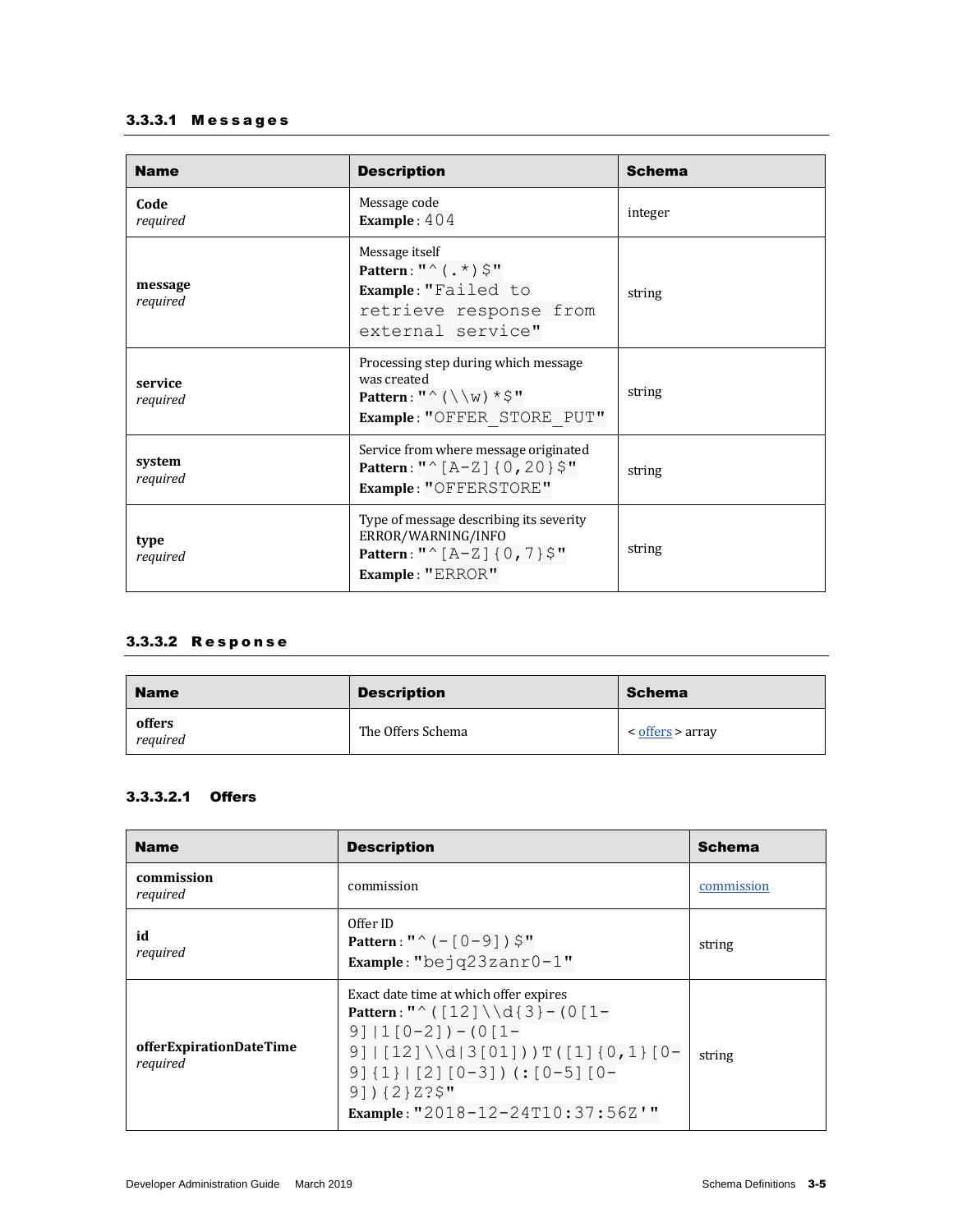| <b>Name</b>                           | <b>Description</b>                                                                                                                                                                                                                                                                                                                         | <b>Schema</b>              |
|---------------------------------------|--------------------------------------------------------------------------------------------------------------------------------------------------------------------------------------------------------------------------------------------------------------------------------------------------------------------------------------------|----------------------------|
| offerItems<br>required                | Offer Items                                                                                                                                                                                                                                                                                                                                | $\le$ offerltems $>$ array |
| paymentTimeLimitDateTime<br>optional  | The Paymenttimelimitdatetime Schema<br><b>Pattern</b> : " $(S)$ ([12] \\d{3} - (0[1-<br>$9$ ] $1$ [0-2]) - (0[1-<br>$9$ ]   [12] \\d 3[01]) ) T([1] {0, 1} [0-<br>$9$ ] {1}   [2] [0-3]) (: [0-5] [0-<br>$9]$ ) {2}Z\$"<br>Example: "null"                                                                                                 | string                     |
| purchaseTimeLimitDateTime<br>optional | The Purchasetimelimitdatetime Schema<br><b>Pattern</b> : " $({}^{\$})$ $({}^{\$})$ $({}^{\$})$ $({}^{\$})$ $({}^{\$})$ $({}^{\$})$ $({}^{\$})$ $({}^{\$})$ $({}^{\$})$<br>$9111[0-2]$ ) - (0[1-<br>$9$ ]   [12] \\d 3[01]) ) T([1] {0, 1} [0-<br>$9$ ] {1}   [2] [0-3]) (: [0-5] [0-<br>$91)$ {2} Z\$"<br>Example: "2018-12-28T23:59:59Z'" | string                     |
| <b>Source</b><br>required             | Identifies the source of the content for the given offer.<br>Example: "NDC, ATPCO, LCC"                                                                                                                                                                                                                                                    | Source                     |
| totalPrice<br>required                | Total price of an offer                                                                                                                                                                                                                                                                                                                    | totalPrice                 |
| ttl<br>required                       | Time To Live in seconds<br><b>Pattern</b> : " $\cap$ $[0-9]+$ \$"<br>Example: "1200'"                                                                                                                                                                                                                                                      | string                     |

#### 3.3.3.2.2 Commission

| <b>Name</b>            | <b>Description</b>                                                                  | <b>Schema</b> |
|------------------------|-------------------------------------------------------------------------------------|---------------|
| Amount<br>optional     | commission amount<br>Pattern: "^\\. $[0-9]$ \$"<br>Example: $"0.00"$                | string        |
| percentage<br>optional | commission percentage<br>Pattern: $"\wedge\$ . [0-9] $\circ$ "<br>Example: $"0.00"$ | string        |

#### 3.3.3.2.3 OfferItems

| <b>Name</b>            | <b>Description</b>                                                               | <b>Schema</b>        |
|------------------------|----------------------------------------------------------------------------------|----------------------|
| id<br>required         | The Id Schema<br><b>Pattern</b> : "^(-[0-9]){2}\$"<br>Example: "bejq23zanr0-1-1" | string               |
| passengers<br>required | Offer Item split by passengers                                                   | < passengers > array |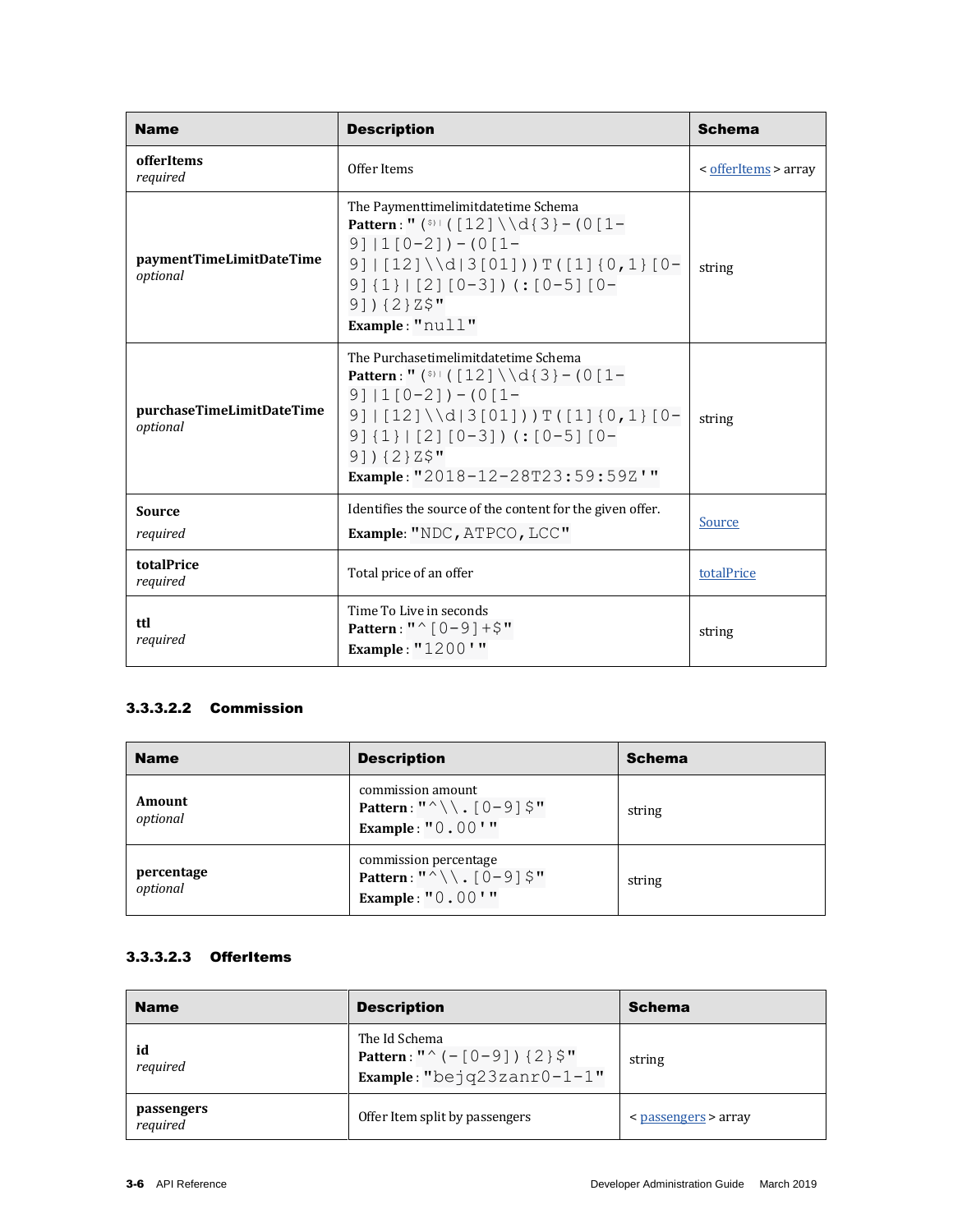#### 3.3.3.2.4 Passengers

| <b>Name</b>                | <b>Description</b>                                                                                   | <b>Schema</b>                           |
|----------------------------|------------------------------------------------------------------------------------------------------|-----------------------------------------|
| baggage<br>optional        | <b>Fare Components</b>                                                                               | <b>Baggage</b>                          |
| fareComponents<br>required | <b>Fare Components</b>                                                                               | <farecomponents> array</farecomponents> |
| fees<br>optional           | Fare fees                                                                                            | $\le$ <u>fees</u> $>$ array             |
| id<br>required             | Unique identifier of a passenger<br>Pattern: " $\wedge$ ( \ \w) * $\zeta$ "<br>Example: "Passenger1" | string                                  |
| price<br>required          | Price information for a passenger                                                                    | price                                   |
| ptc<br>required            | Iata PAX Type used in Pricing<br>Pattern: " $^{\wedge}$ [A-Z] [A-Z0-<br>$91 {2}$<br>Example: "ADT"   | string                                  |
| requestedPtc<br>required   | IATA PAX Type requested<br>Pattern: " $^{\wedge}$ [A-Z] [A-Z0-<br>$9112$ }\$"<br>Example: "ADT"      | string                                  |
| services<br>optional       |                                                                                                      | <b>Services</b>                         |

#### 3.3.3.2.5 FareComponents

| <b>Name</b>              | <b>Description</b>                          | <b>Schema</b>      |
|--------------------------|---------------------------------------------|--------------------|
| <b>brand</b><br>optional | Brand information                           | <b>brand</b>       |
| fareBasis<br>required    | Information about fare applied              | fareBasis          |
| price<br>required        | Price information of a given fare component | price              |
| segments<br>required     | Flight segments covered by a fare component | < segments > array |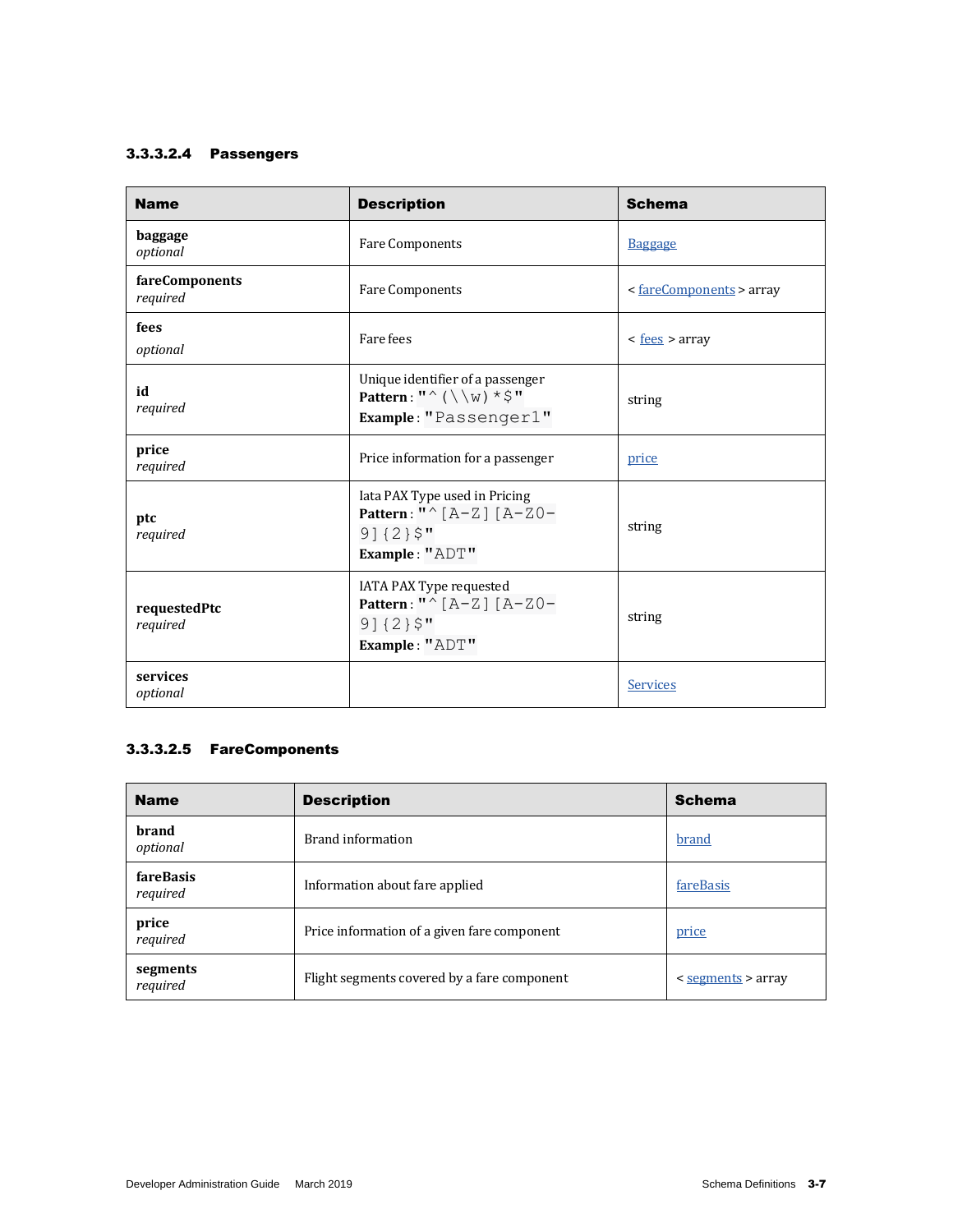#### 3.3.3.2.6 Brand

| <b>Name</b>             | <b>Description</b>                                                                                                   | <b>Schema</b> |
|-------------------------|----------------------------------------------------------------------------------------------------------------------|---------------|
| brandName<br>required   | Brand name<br>Pattern: $"\wedge$ ( . * ) $\sin$<br>Example: "ECONOMY FULLY FLEX"                                     | string        |
| code<br>required        | Brand code<br>Pattern: "^ $[A-Z0-9]$ { 2, 10 } \$"<br>Example: "ECONFLEX"                                            | string        |
| programCode<br>required | Identificator of a brand program a given brand is part of<br>Pattern: " $^(A-Z0-9]$ {1, 10 } \$"<br>Example: "CFFBA" | string        |

#### 3.3.3.2.7 FareBasis

| <b>Name</b>                   | <b>Description</b>                                                                                                                                                                                                    | <b>Schema</b> |
|-------------------------------|-----------------------------------------------------------------------------------------------------------------------------------------------------------------------------------------------------------------------|---------------|
| cabinType<br>required         | Travel class                                                                                                                                                                                                          | cabinType     |
| fareBasisCityPair<br>required | Origin + Destinatin + Carrier code<br><b>Pattern</b> : "^[A-Z]{6}[A-Z0-9]{2}\$"<br>Example: "WAWLASBA"                                                                                                                | string        |
| fareBasisCode<br>required     | alphabetic or alpha-numeric code used by airlines to identify a<br>fare type and allow to find the rules applicable to that fare<br><b>Pattern</b> : " $\wedge$ [A-Z] [A-Z0-9/] +\$"<br><b>Example</b> : $"Y1N0C9M0"$ | string        |
| rbd<br>required               | <b>Reservation Booking Designator</b><br>Pattern: " $(S)$ [A-Z] {1} \$"<br>Example: "B"                                                                                                                               | string        |

#### 3.3.3.2.8 CabinType

| <b>Name</b>               | <b>Description</b>                                                          | <b>Schema</b> |
|---------------------------|-----------------------------------------------------------------------------|---------------|
| cabinTypeCode<br>required | Cabin code<br>Pattern: $"\wedge [A-Z]$ \$"<br>Example: "Y'"                 | string        |
| cabinTypeName<br>reguired | Cabin name<br>Pattern: $"\wedge$ ( . * ) $\uparrow$ "<br>Example: "ECONOMY" | string        |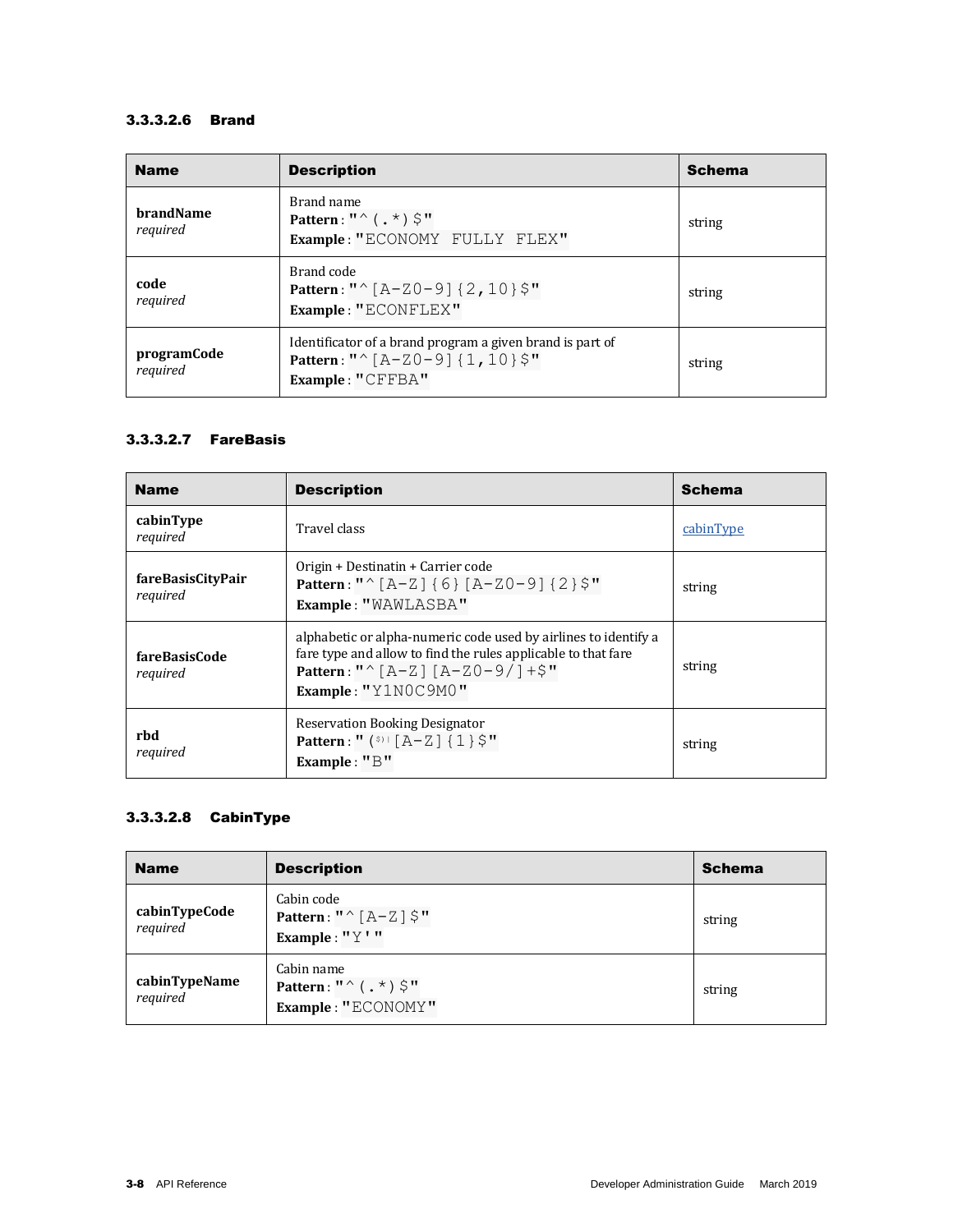#### 3.3.3.2.9 Price

| <b>Name</b>                   | <b>Description</b>                | <b>Schema</b> |
|-------------------------------|-----------------------------------|---------------|
| <b>baseAmount</b><br>required | Base amount                       | baseAmount    |
| taxes<br>required             | Taxes applied to a fare component | taxes         |
| totalAmount<br>required       | Total price of a fare component   | totalAmount   |

#### 3.3.3.2.10 BaseAmount

| <b>Name</b>         | <b>Description</b>                                                                | <b>Schema</b> |
|---------------------|-----------------------------------------------------------------------------------|---------------|
| amount<br>required  | The Amount Schema<br>Pattern: $"\wedge\$ . [0-9] \$"<br>Example: "2656.00'"       | string        |
| curCode<br>required | The Curcode Schema<br><b>Pattern</b> : $" \cap [A-Z]$ { 3 } \$"<br>Example: "PLN" | string        |

#### 3.3.3.2.11 Taxes

| <b>Name</b>           | <b>Description</b>                       | <b>Schema</b>                |
|-----------------------|------------------------------------------|------------------------------|
| breakdown<br>required | Detailed information about taxes applied | <br><u>breakdown</u> > array |
| total<br>required     | Total tax amount                         | total                        |

#### 3.3.3.2.12 Breakdown

| <b>Name</b>             | <b>Description</b>                                                                                           | <b>Schema</b> |
|-------------------------|--------------------------------------------------------------------------------------------------------------|---------------|
| amount<br>required      | Tax amount                                                                                                   | amount        |
| description<br>required | Tax description<br>Pattern: $"\wedge$ ( . * ) $\zeta$ "<br>Example: "PASSENGER SERVICE<br>CHARGE DEPARTURES" | string        |
| nation<br>optional      | Country code<br>Pattern: " $(S)$ [A-Z] {2} \$"<br>Example: "GB"                                              | string        |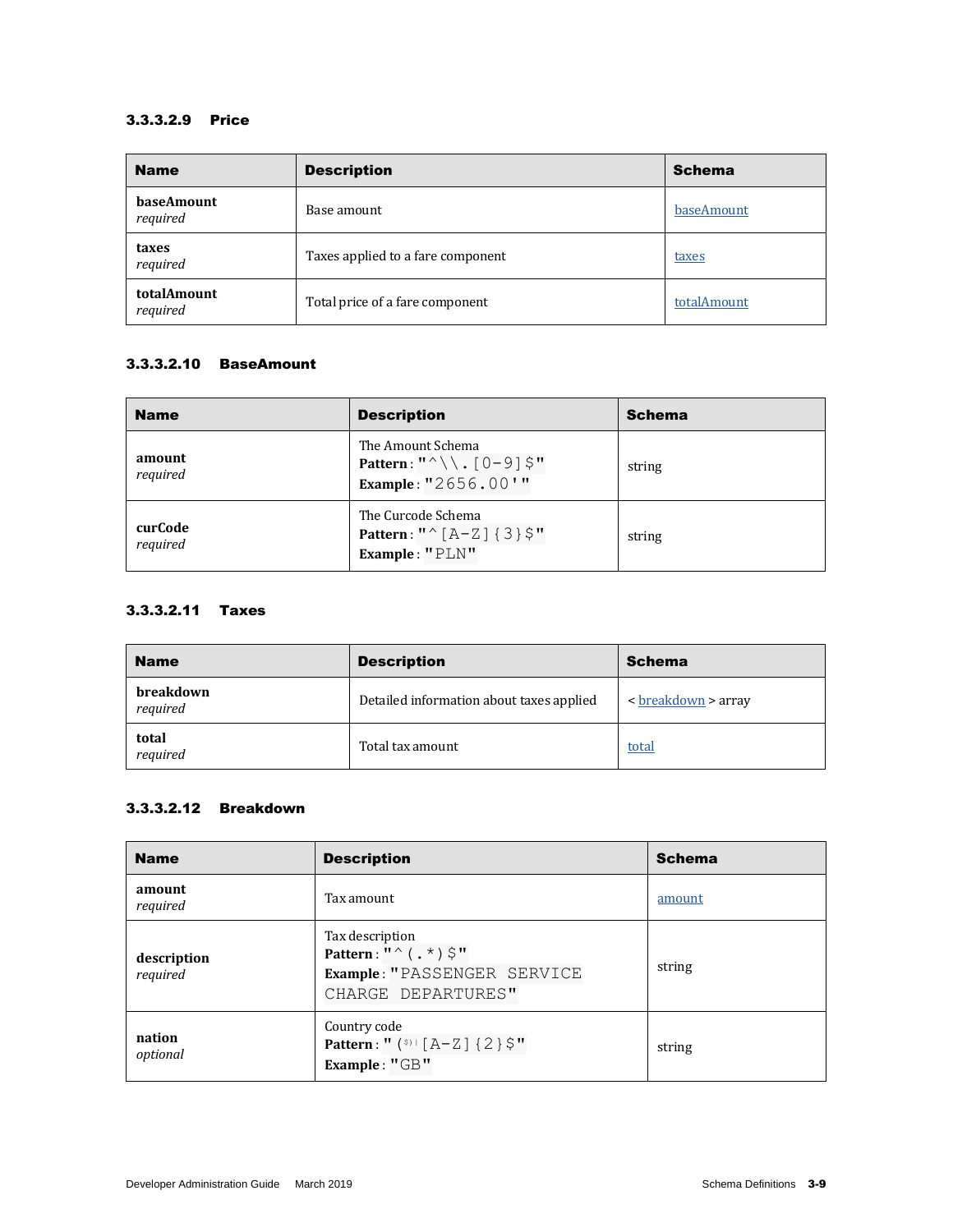| <b>Name</b>         | <b>Description</b>                                                          | Schema |
|---------------------|-----------------------------------------------------------------------------|--------|
| taxCode<br>required | Tax code<br><b>Pattern</b> : " ^ [A-Z] [0-9A-Z] {1, 2} \$"<br>Example: "UB" | string |

#### 3.3.3.2.13 Amount

| <b>Name</b>         | <b>Description</b>                                                        | <b>Schema</b> |
|---------------------|---------------------------------------------------------------------------|---------------|
| amount<br>required  | The Amount Schema<br>Pattern: "^\\. $[0-9]$ \$"<br>Example: "29.90'"      | string        |
| curCode<br>required | The Curcode Schema<br>Pattern: " $^{\wedge}$ [A-Z] {3}"<br>Example: "USD" | string        |

#### 3.3.3.2.14 Total

| <b>Name</b>         | <b>Description</b>                                                        | <b>Schema</b> |
|---------------------|---------------------------------------------------------------------------|---------------|
| amount<br>required  | Amount<br>Pattern: "^\\. $[0-9]$ \$"<br>Example: "81.13'"                 | string        |
| curCode<br>required | Currency code<br>Pattern: " $^{\wedge}$ [A-Z] { 3 } \$"<br>Example: "PLN" | string        |

#### 3.3.3.2.15 TotalAmount

| <b>Name</b>         | <b>Description</b>                                                      | <b>Schema</b> |
|---------------------|-------------------------------------------------------------------------|---------------|
| amount<br>required  | Total amount<br>Pattern: $"\wedge\$ . [0-9] \$"<br>Example: "2749.13'"  | string        |
| curCode<br>required | Currency Code<br>Pattern: " $^{(n)}$ [A-Z] { 3 } \$ "<br>Example: "PLN" | string        |

#### 3.3.3.2.16 Segments

| <b>Name</b>         | <b>Description</b> | <b>Schema</b> |
|---------------------|--------------------|---------------|
| arrival<br>optional | Arunk indicator    | ArnkInd       |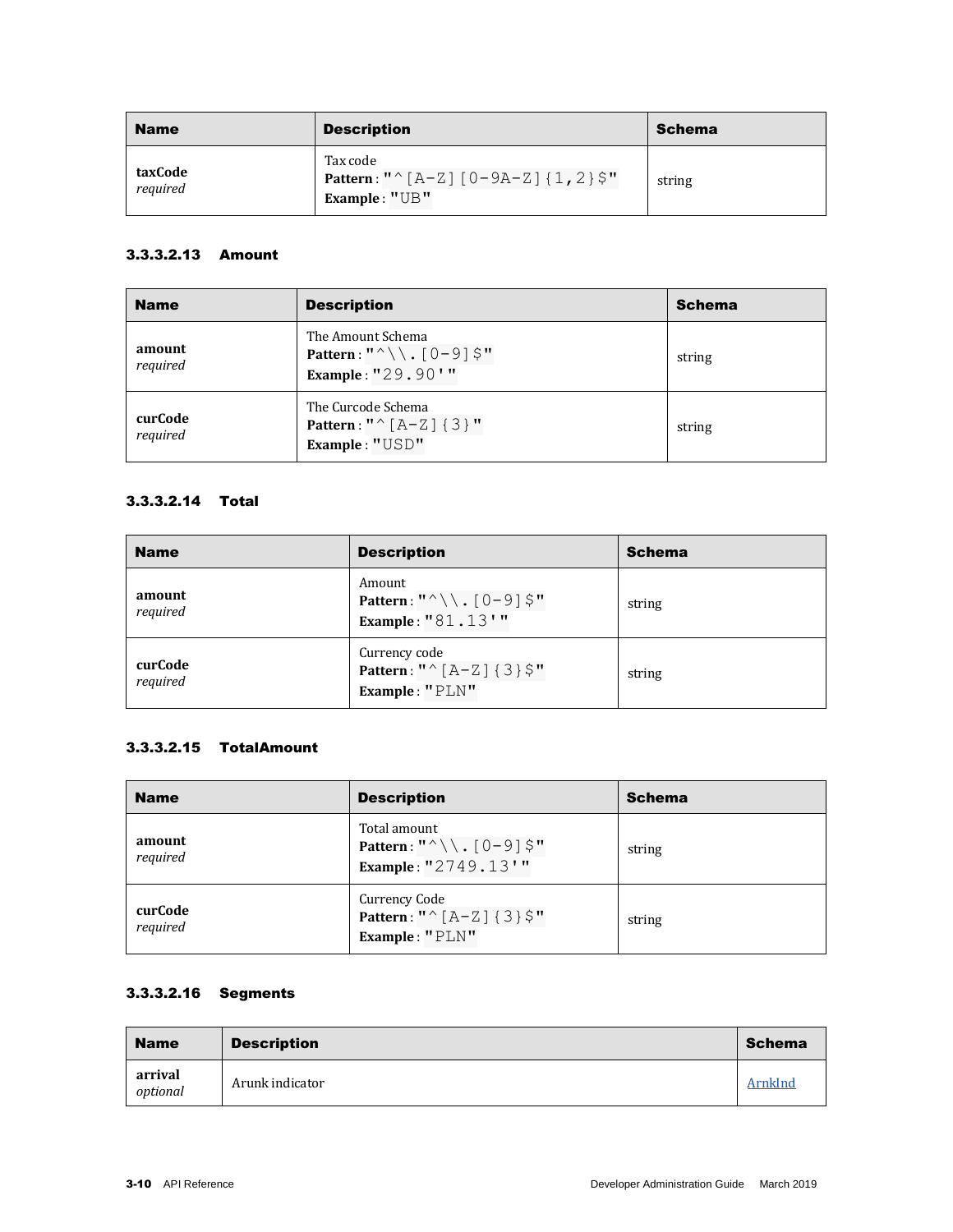| <b>Name</b>           | <b>Description</b>                                                                                                     | <b>Schema</b>               |
|-----------------------|------------------------------------------------------------------------------------------------------------------------|-----------------------------|
| arrival<br>required   | Arrival location and time                                                                                              | arrival                     |
| cabinType<br>optional | Cabin type                                                                                                             | CabinType                   |
| departure<br>required | Departure location and time                                                                                            | departure                   |
| id<br>required        | Unique segment's reference name<br>Pattern: "^ ( $\lceil \backslash w- \rceil$ ) * $\zeta$ "<br>Example: "PAX SGMNT-1" | string                      |
| services<br>optional  | The Services Schema                                                                                                    | $\le$ services $>$<br>array |
| rbd<br>optional       | <b>Booking Code</b>                                                                                                    | <b>RBD</b>                  |

#### 3.3.3.2.17 Arrival

| <b>Name</b>          | <b>Description</b>                                                                                                                                                                                                                                    | <b>Schema</b> |
|----------------------|-------------------------------------------------------------------------------------------------------------------------------------------------------------------------------------------------------------------------------------------------------|---------------|
| Airport<br>requirred | Airport code<br>Pattern: " $(A-Z]$ { 3 } \$"<br>Example: "LHR"                                                                                                                                                                                        | ArnkInd       |
| date<br>required     | The date Schema<br><b>Pattern:</b> " ^ ( $[12] \ \ldots \ d\{3\} - (0[1-9]   1[0-2]) - (0[1-1]$<br>9] $[12] \ \ldots \ d 3[01])$ $T([1] \{0,1\} [0-9] \{1\} [2] [0-1]$<br>$3]$ ) (: [0-5] [0-<br>$9]$ ) {2} Z?\$"<br>Example: $"2019-01-24T14:30:00"$ | arrival       |

#### 3.3.3.2.18 Departure

| <b>Name</b>         | <b>Description</b>                                                                                                                                       | <b>Schema</b> |
|---------------------|----------------------------------------------------------------------------------------------------------------------------------------------------------|---------------|
| airport<br>required | Airport code<br>Pattern: " $^{\wedge}$ [A-Z] {3} \$"<br>Example: "WAW"                                                                                   | string        |
| date<br>required    | The Date Schema<br><b>Pattern</b> : "^( $[12] \ \ldots \ d\{3\} - (0[1-9]   1[0-2]) - (0[1-1]$<br>9] $[12] \Id3[01])$ $T([1] {0, 1} [0-9] {1}   [2] [0-$ | string        |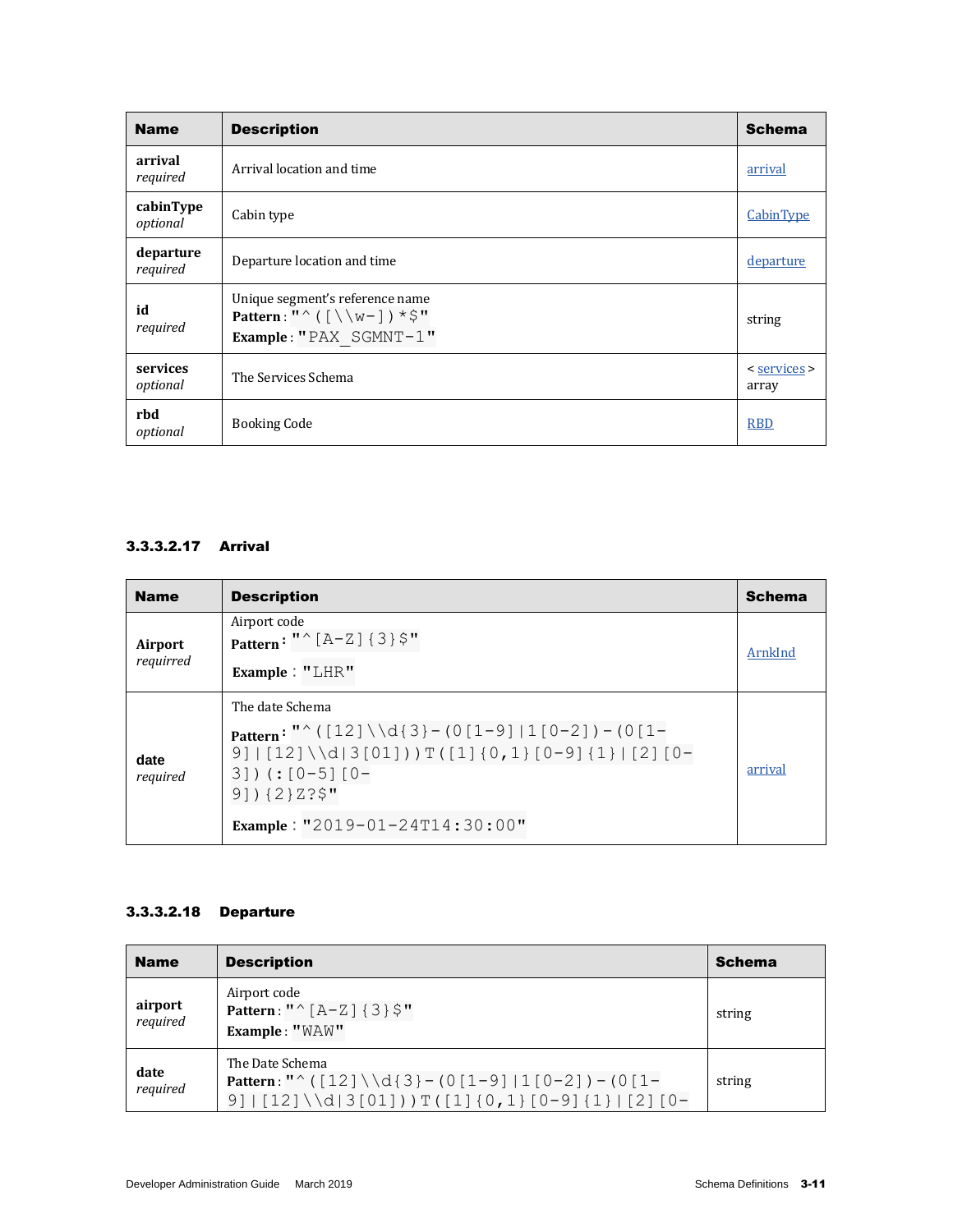| <b>Name</b> | <b>Description</b>               | Schema |
|-------------|----------------------------------|--------|
|             | 3]) (: [0-5] [0-9]) {2}Z?\$"     |        |
|             | Example: "2019-01-24T12: 45:00'" |        |

#### 3.3.3.2.19 fees

| <b>Name</b>                             | <b>Description</b>                      | <b>Schema</b>       |
|-----------------------------------------|-----------------------------------------|---------------------|
| airline<br>optional                     | Airline Identifier<br>Example: "QF"     | string              |
| arrivalCity<br>optional                 | <b>Arrival City</b><br>Example: "DFW"   | string              |
| boardCity<br>optional                   | <b>Boarding City</b><br>Example: "KRK"  | string              |
| cardInfo<br>optional                    | Card Info                               | cardInfo            |
| fareAmoun<br>t<br>optional              | Total fare fee amount                   | fareAmount          |
| localAmou<br>nt<br>optional             | Fee local amount                        | localAmount         |
| naxCharge<br><b>Amount</b><br>optional  | Max charge amount                       | maxChargeAmo<br>unt |
| nature<br>optional                      | Fee Nature<br>Example: "OBFCA"          | string              |
| noChargel<br>nd<br>optional             | No Charge Indicator<br>Pattern: "^. \$" | string              |
| percentage<br><b>Amount</b><br>optional | Fee Percentage Amount                   | maxChargeAmo<br>unt |
| surcharge<br><b>Type</b><br>optional    | Surcharge type<br>Example: "NNN"        | string              |

#### 3.3.3.2.20 cardInfo

| <b>Name</b>          | <b>Description</b>                           | <b>Schema</b> |
|----------------------|----------------------------------------------|---------------|
| binNumbe<br>optional | Card bin Number<br><b>Example: "</b> 545250" | string        |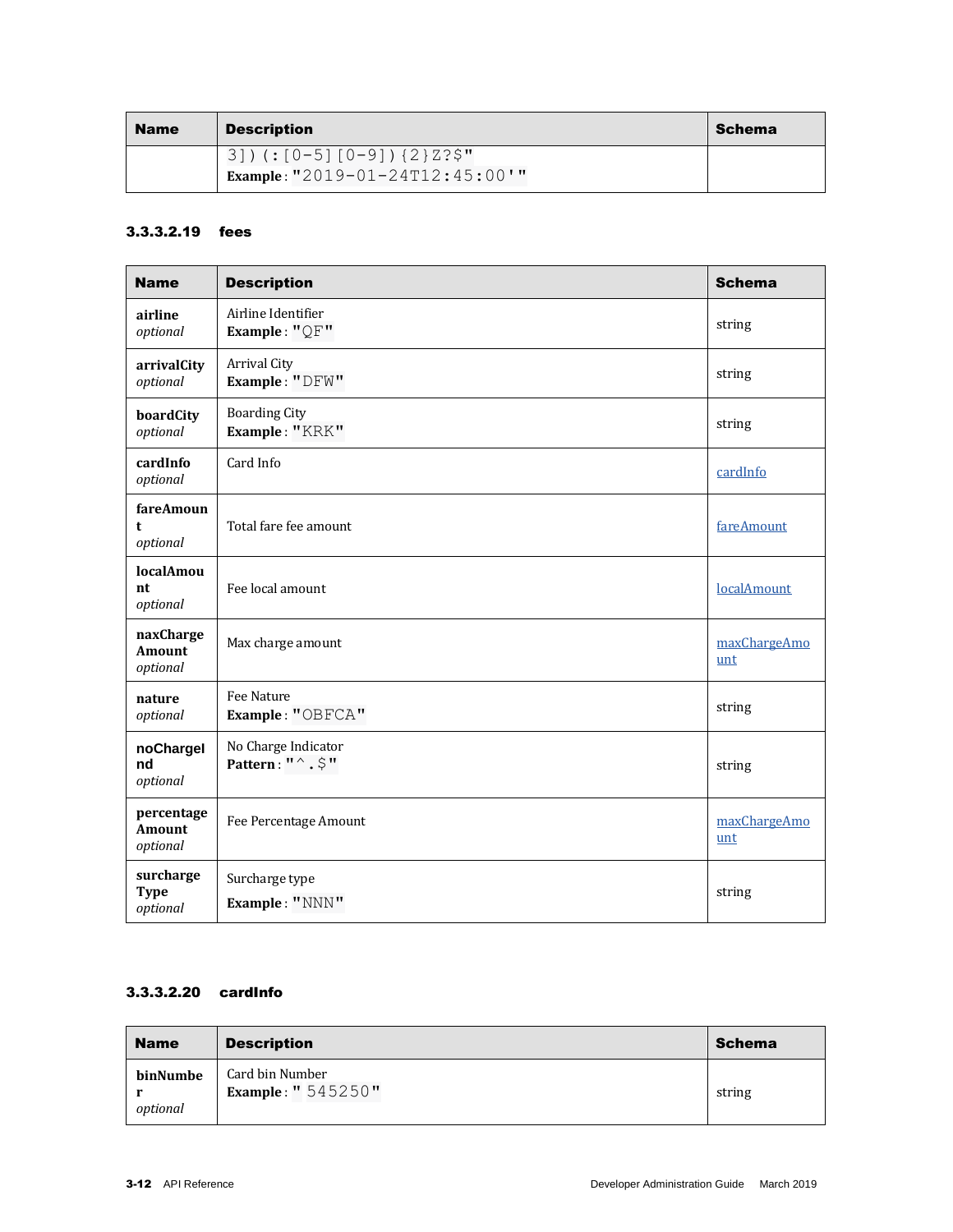| <b>Name</b>                  | <b>Description</b>                                     | <b>Schema</b> |
|------------------------------|--------------------------------------------------------|---------------|
| chargeAn<br>ount<br>required | <b>Card Charge Amount</b><br><b>Example:</b> $" 5.60"$ | string        |

#### 3.3.3.2.21 fareAmount

| <b>Name</b>         | <b>Description</b>                                                      | <b>Schema</b> |
|---------------------|-------------------------------------------------------------------------|---------------|
| amount<br>required  | Total amount<br>Pattern: $"\wedge\$ . [0-9] \$"<br>Example: "2749.13"   | string        |
| curCode<br>required | Currency Code<br>Pattern: " $^{\wedge}$ [A-Z] {3} \$"<br>Example: "USD" | string        |

#### 3.3.3.2.22 localAmount

| <b>Name</b>         | <b>Description</b>                                                      | <b>Schema</b> |
|---------------------|-------------------------------------------------------------------------|---------------|
| amount<br>required  | Total amount<br>Pattern: $"\wedge\$ . [0-9] \$"<br>Example: "2749.13"   | string        |
| curCode<br>required | Currency Code<br>Pattern: " $^{\wedge}$ [A-Z] {3} \$"<br>Example: "USD" | string        |

#### 3.3.3.2.23 maxChargeAmount

| <b>Name</b>         | <b>Description</b>                                                      | <b>Schema</b> |
|---------------------|-------------------------------------------------------------------------|---------------|
| amount<br>required  | Total amount<br>Pattern: $"\wedge\$ . [0-9] \$"<br>Example: "2749.13"   | string        |
| curCode<br>required | Currency Code<br>Pattern: " $^{\wedge}$ [A-Z] {3} \$"<br>Example: "USD" | string        |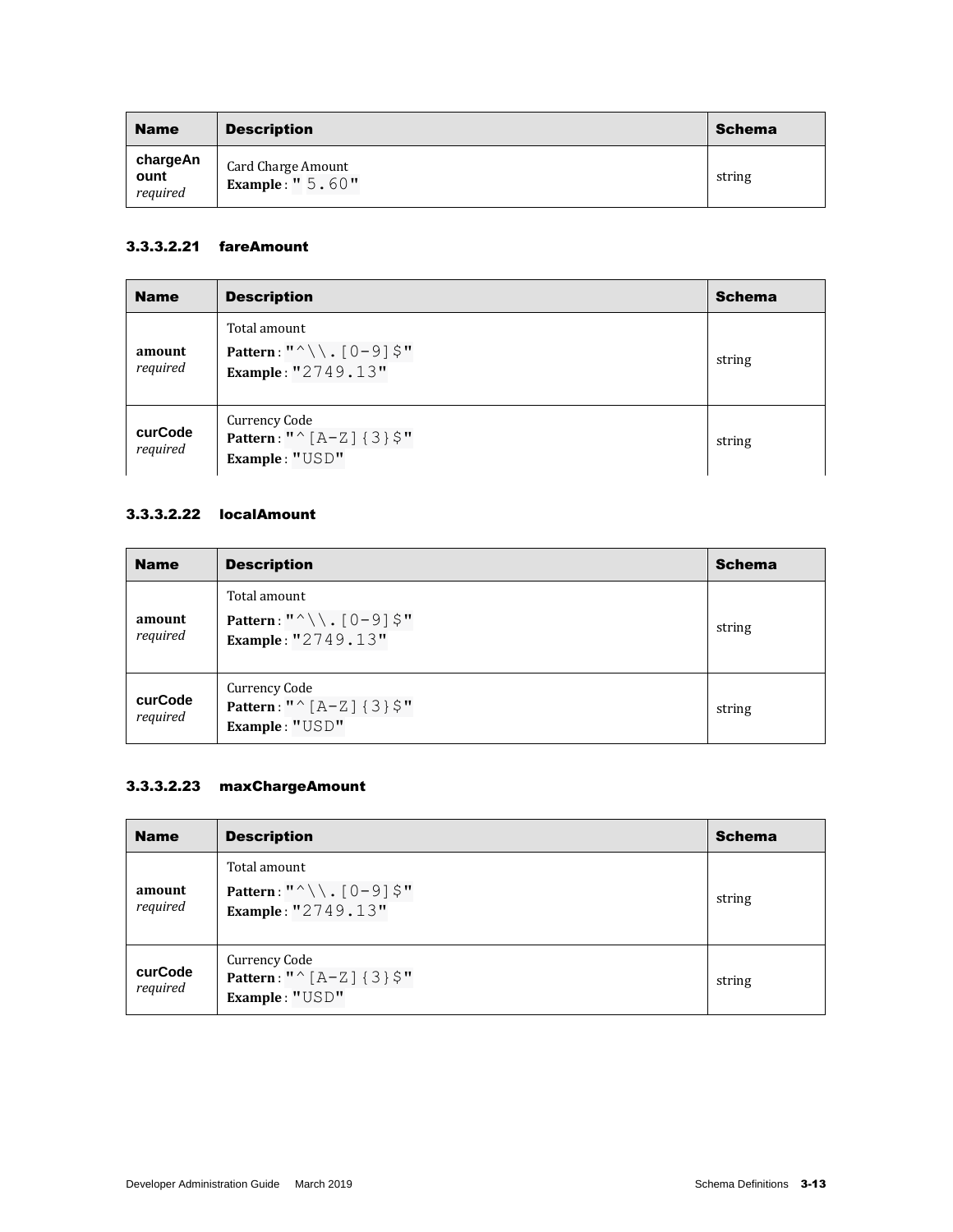#### 3.3.3.2.24 percentageAmount

| <b>Name</b>         | <b>Description</b>                                                      | <b>Schema</b> |
|---------------------|-------------------------------------------------------------------------|---------------|
| amount<br>required  | Total amount<br>Pattern: $"\wedge\$ . [0-9] \$"<br>Example: "2749.13"   | string        |
| curCode<br>reguired | Currency Code<br>Pattern: " $^{\wedge}$ [A-Z] {3} \$"<br>Example: "USD" | string        |

#### 3.3.3.2.25 Price

| <b>Name</b>                 | <b>Description</b>                                   | <b>Schema</b> |
|-----------------------------|------------------------------------------------------|---------------|
| baseAmou<br>nt<br>required  | Base amount                                          | baseAmount    |
| taxes<br>required           | Tax summary information, including total tax amount. | taxes         |
| totalAmou<br>nt<br>required | Total passenger's fare                               | totalAmount   |

#### 3.3.3.2.26 BaseAmount

| <b>Name</b>         | <b>Description</b>                                                        | <b>Schema</b> |
|---------------------|---------------------------------------------------------------------------|---------------|
| amount<br>required  | Amount<br>Pattern: "^\\. $[0-9]$ \$"<br>Example: "24765.00'"              | string        |
| curCode<br>required | Currency code<br><b>Pattern</b> : $" \hat{[A-Z]} \{3\}$<br>Example: "PLN" | string        |

#### 3.3.3.2.27 Taxes

| <b>Name</b>               | <b>Description</b>                       | <b>Schema</b>          |
|---------------------------|------------------------------------------|------------------------|
| breakdow<br>n<br>required | Detailed information about taxes applied | < breakdown ><br>array |
| total<br>required         | Total tax monetary amount                | total                  |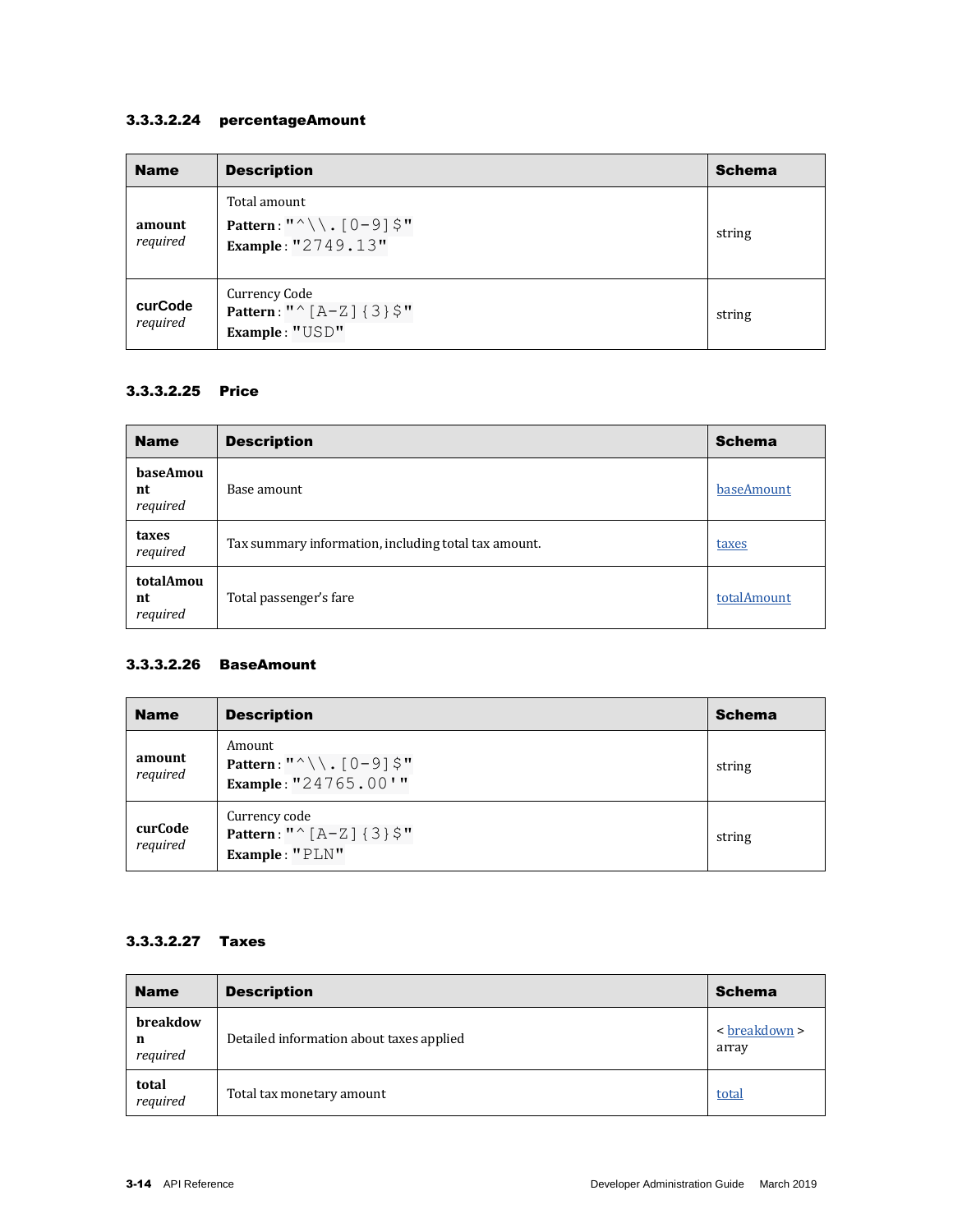#### 3.3.3.2.28 Breakdown

| <b>Name</b>                 | <b>Description</b>                                                                                                                                                                 | <b>Schema</b> |
|-----------------------------|------------------------------------------------------------------------------------------------------------------------------------------------------------------------------------|---------------|
| amount<br>required          | A compulsory contribution to state revenue, levied by the government on<br>workers' income and business profits or added to the cost of some goods,<br>services, and transactions. | amount        |
| descriptio<br>n<br>required | Tax Description<br>Pattern: $"\wedge$ ( . * ) $\sin$<br>Example: "AIRPORT TAX"                                                                                                     | string        |
| nation<br>optional          | Country Code<br>Pattern: " $({}^{\$})$   [A-Z] {2} \$"<br>Example: "US"                                                                                                            | string        |
| taxCode<br>required         | Tax Code<br><b>Pattern</b> : "^[A-Z][0-9A-Z]{1,2}\$"<br><b>Example</b> : $"YQF"$                                                                                                   | string        |

#### 3.3.3.2.29 Amount

| <b>Name</b>         | <b>Description</b>                                                                | <b>Schema</b> |
|---------------------|-----------------------------------------------------------------------------------|---------------|
| amount<br>required  | Tax amount<br>Pattern: "^\\. $[0-9]$ \$"<br>Example: "5.70'"                      | string        |
| curCode<br>required | The Curcode Schema<br><b>Pattern</b> : $" \cap [A-Z]$ { 3 } \$"<br>Example: "USD" | string        |

#### 3.3.3.2.30 Total

| <b>Name</b>         | <b>Description</b>                                                      | <b>Schema</b> |
|---------------------|-------------------------------------------------------------------------|---------------|
| amount<br>required  | Tax amount<br>Pattern: $"\wedge\$ . [0-9] \$"<br>Example: "402.53'"     | string        |
| curCode<br>required | Currency code<br>Pattern: " $^{\wedge}$ [A-Z] {3} \$"<br>Example: "USD" | string        |

#### 3.3.3.2.31 TotalAmount

| <b>Name</b>        | <b>Description</b>                                                            | Schema |
|--------------------|-------------------------------------------------------------------------------|--------|
| amount<br>required | The Amount Schema<br>Pattern: $"\wedge\$ . $[0-9]$ \$"<br>Example: "6992.53'" | string |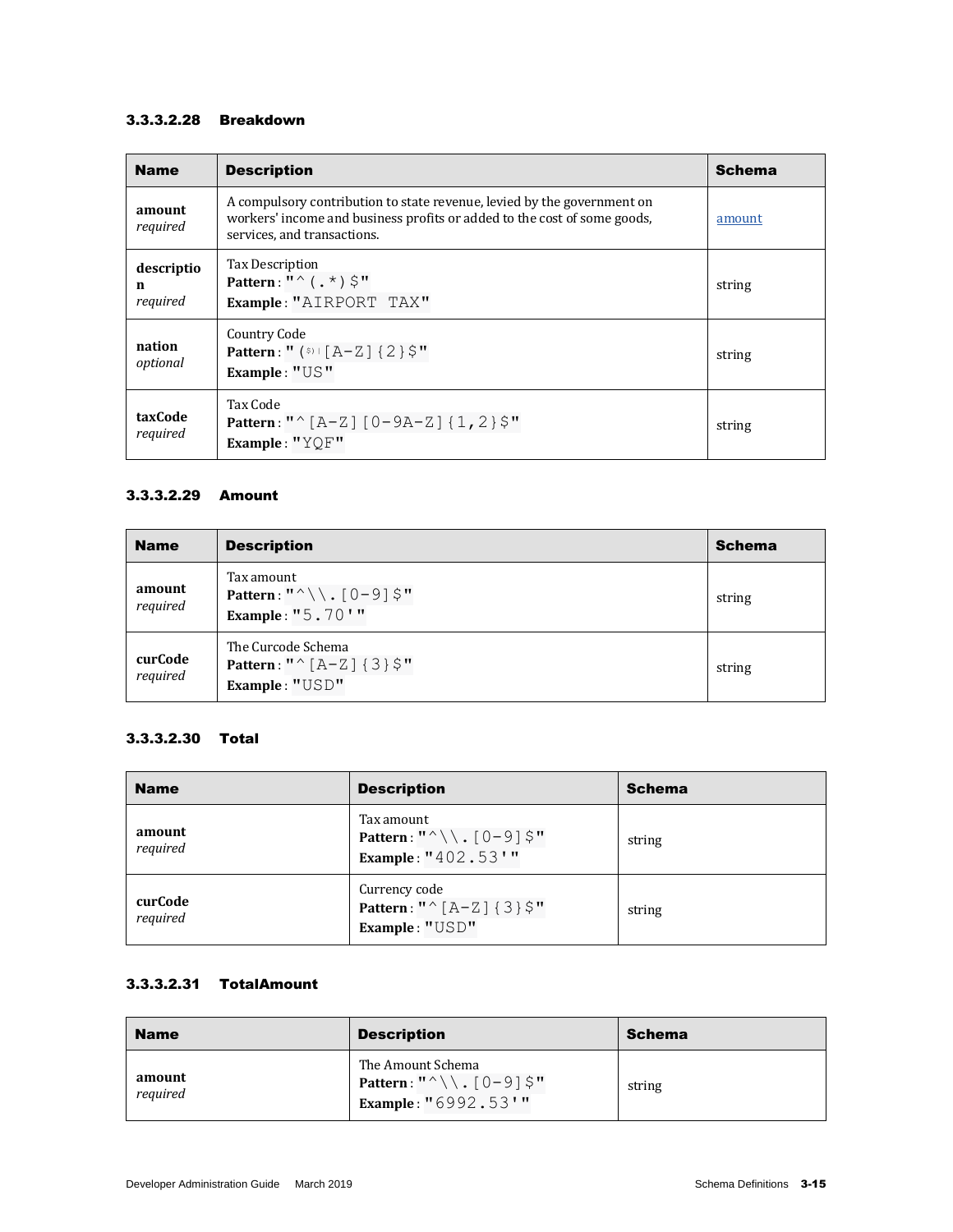| <b>Name</b>         | <b>Description</b>                                                                | <b>Schema</b> |
|---------------------|-----------------------------------------------------------------------------------|---------------|
| curCode<br>required | Currency code<br><b>Pattern</b> : " $^{\wedge}$ [A-Z] { 3 } \$"<br>Example: "NUC" | string        |

#### 3.3.3.2.32 TotalPrice

| <b>Name</b>                   | <b>Description</b>                                   | <b>Schema</b> |
|-------------------------------|------------------------------------------------------|---------------|
| <b>baseAmount</b><br>reguired | Base Amount excluding taxes, fees, and<br>surcharges | baseAmount    |
| equivAmount<br>optional       | Base amount in requested currency                    | equivAmount   |
| totalAmount<br>required       | Total amount                                         | totalAmount   |
| totalTaxes<br>required        | Total tax amount applied to offer                    | totalTaxes    |

#### 3.3.3.2.33 BaseAmount

| <b>Name</b>         | <b>Description</b>                                                      | <b>Schema</b> |
|---------------------|-------------------------------------------------------------------------|---------------|
| amount<br>required  | Amount<br>Pattern: "^\\. $[0-9]$ \$"<br>Example: "24765.00'"            | string        |
| curCode<br>required | Currency code<br>Pattern: " $^{\wedge}$ [A-Z] {3} \$"<br>Example: "PLN" | string        |

#### 3.3.3.2.34 EquivAmount

| <b>Name</b>         | <b>Description</b>                                                                | <b>Schema</b> |
|---------------------|-----------------------------------------------------------------------------------|---------------|
| amount<br>required  | The Amount Schema<br>Pattern: $"\wedge\$ . $[0-9]$ \$"<br>Example: "6590.00'"     | string        |
| curCode<br>required | The Curcode Schema<br><b>Pattern</b> : $" \cap [A-Z]$ { 3 } \$"<br>Example: "USD" | string        |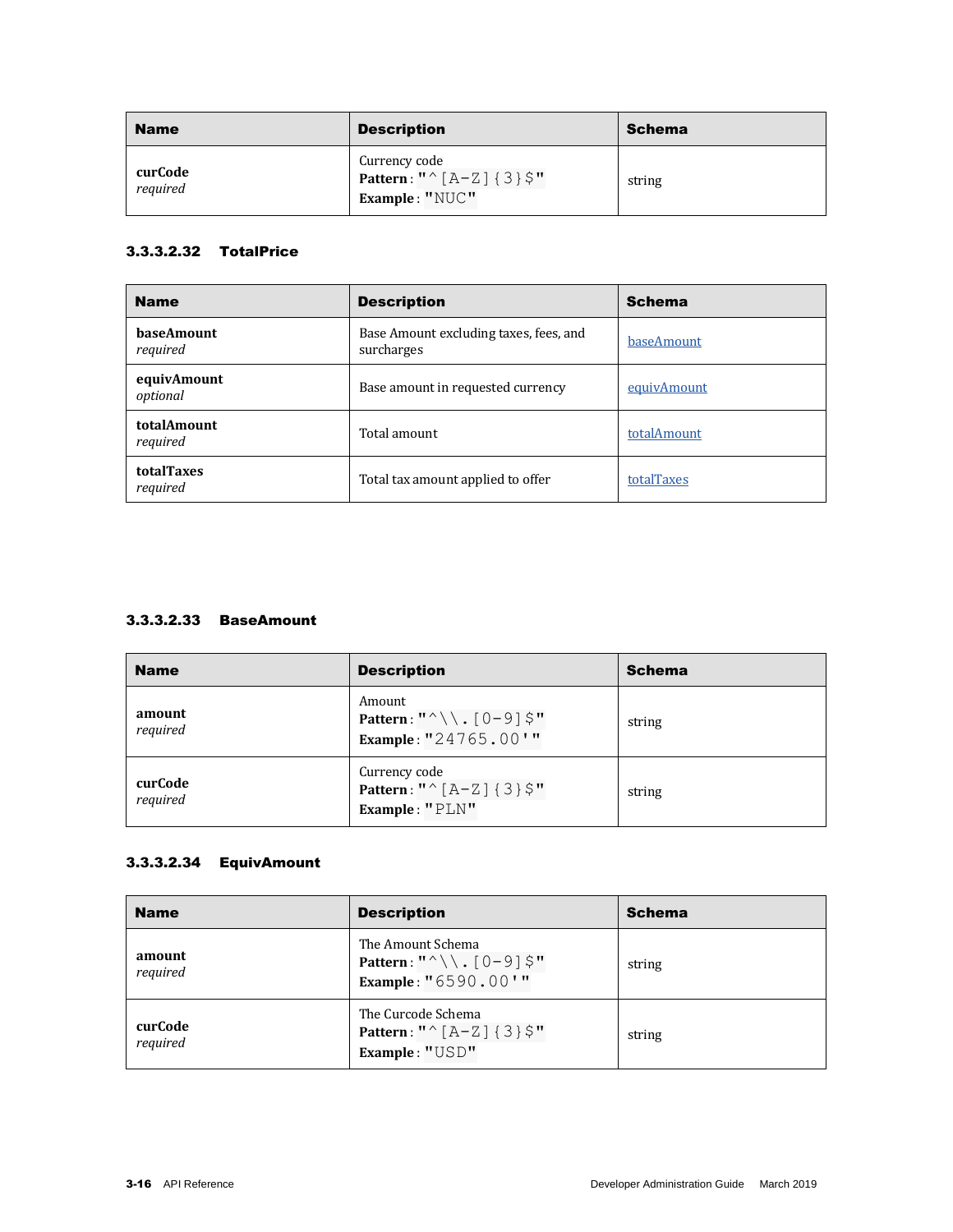#### 3.3.3.2.35 TotalAmount

| <b>Name</b>         | <b>Description</b>                                                        | <b>Schema</b> |
|---------------------|---------------------------------------------------------------------------|---------------|
| amount<br>required  | Amount<br>Pattern: $"\wedge\$ . [0-9] \$"<br>Example: "6992.53'"          | string        |
| curCode<br>required | Currency code<br><b>Pattern</b> : $" \hat{[A-Z]} \{3\}$<br>Example: "USD" | string        |

#### 3.3.3.2.36 TotalTaxes

| <b>Name</b>         | <b>Description</b>                                                                | <b>Schema</b> |
|---------------------|-----------------------------------------------------------------------------------|---------------|
| amount<br>required  | Amount<br>Pattern: "^\\. $[0-9]$ \$"<br>Example: "402.53'"                        | string        |
| curCode<br>required | The Curcode Schema<br><b>Pattern</b> : $" \cap [A-Z]$ { 3 } \$"<br>Example: "USD" | string        |

#### 3.3.3.2.37 RBD

| <b>Name</b> | <b>Description</b>                    | <b>Schema</b> |
|-------------|---------------------------------------|---------------|
| <b>RBD</b>  | <b>Reservation Booking Designator</b> | string        |

#### 3.3.3.2.38 Services

| <b>Name</b>                          | <b>Description</b>                                                                             | <b>Schema</b>          |
|--------------------------------------|------------------------------------------------------------------------------------------------|------------------------|
| name<br>required                     | Service name<br>Pattern: $"\wedge$ ( . * ) $\zeta$ "<br>Example: "CHANGE AFTER<br>DEPARTURE"   | string                 |
| reasonForlssuanceSubCode<br>optional | IATA ancillary subcode<br><b>Pattern</b> : " $\cap$ [0-9A-Z] {3,7}\$"<br>Example: "06J"        | string                 |
| segments<br>optional                 |                                                                                                | $\le$ string $>$ array |
| serviceCode<br>optional              | IATA ancillary group code<br><b>Pattern</b> : " $\wedge$ [A-Z0-9] $\star$ \$"<br>Example: "BF" | string                 |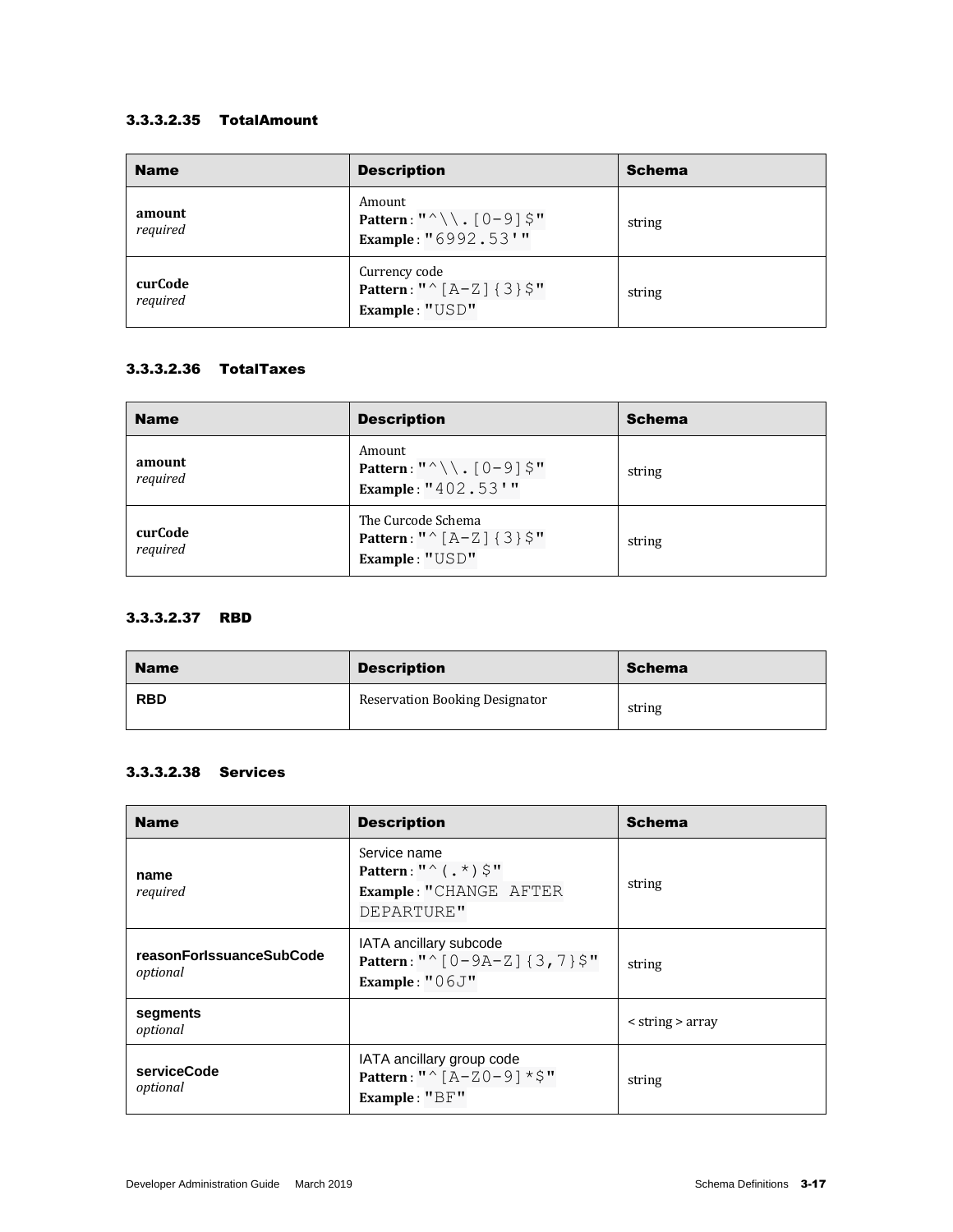• • •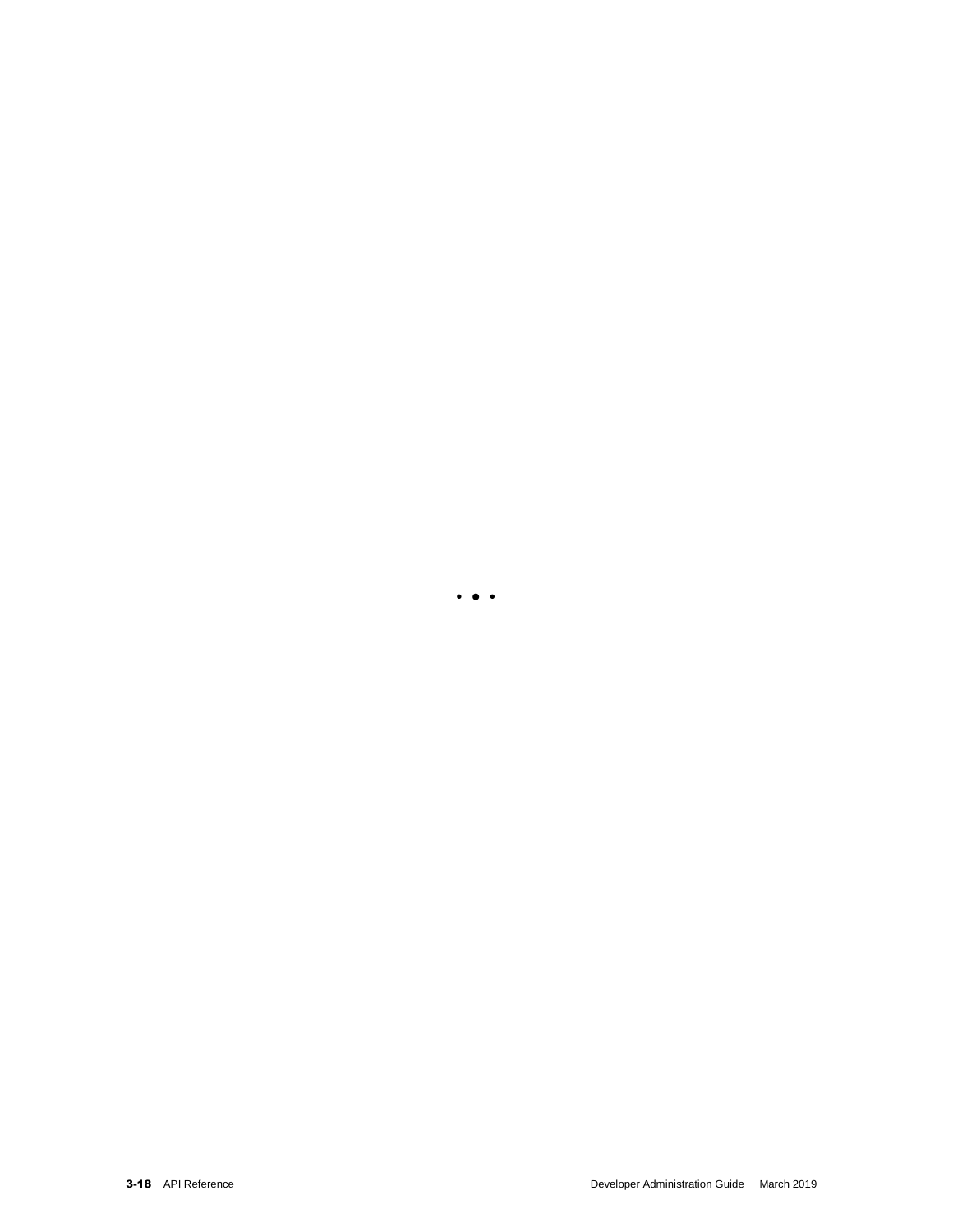### **Error Messages and Status Codes**

#### 4.1 Introduction

This chapter includes the following:

- Error messages (see this page).
- Status codes (see ["Status Codes,](#page-40-0)" page [4-7\)](#page-40-0).

#### 4.2 Error Messages

This section includes the following:

- Sample response with an error message returned (see this page).
- API specific errors (see ["API Specific Errors,](#page-35-0)" page [4-2\)](#page-35-0).
- REST API common errors (see ["REST API Common Errors,](#page-36-0)" page [4-3\)](#page-36-0).

#### 4.2.1 Sample Response with an Error Message Returned

An example with an error message returned when OfferPrice failed to retrieve a response from an external service:

In the object, you can see the type of message, the additional description (a short message that should be the hint for the root cause), the error status code, and the name of the service that returned the error message.

Example with "Failed to retrieve response from external service" error message:

```
"messages": [
\overline{\mathcal{L}} "type": "ERROR",
              "additionalDescription": "Not Found",
              "message": "Failed to retrieve response from external service",
              "code": 404,
              "service": "OFFER_STORE_GET"
         }]
```
Example with "Timeout external service" error message:

```
"messages": [
         {
             "type": "ERROR",
             "additionalDescription": null,
             "message": "Timeout external service",
             "code": 504,
```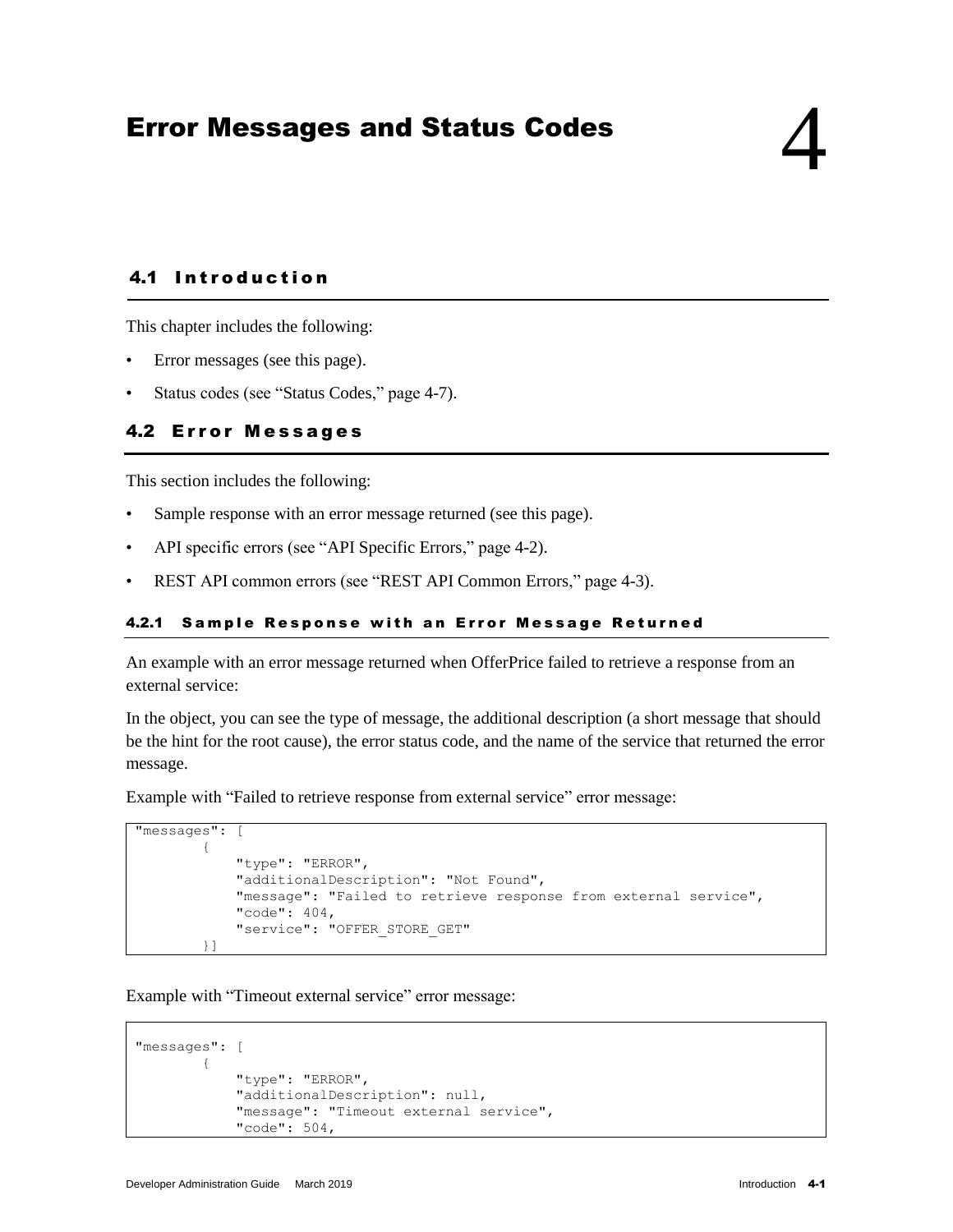```
 "service": "ATSE_PRICING"
     }
 ],
```
Example with "Invalid ATK token provided in the header" error message:

```
"messages": [
         {
              "type": "ERROR",
             "additionalDescription": "$.query[0].offerItemId[0]: does not match 
the regex pattern \wedge (\S*)-((0-9]+)-((0-9])+5", "message": "Invalid request header or body format",
             "code": 400,
             "service": "OFFER_PRICING"
         }
\blacksquare
```
#### 4.2.1.1 List of the Allowed Services

The list with the allowed services values that can return error messages:

- OFFER\_STORE\_GET
- OFFER\_STORE\_ID
- ATSE\_PRICING
- LCC\_PRICING
- NDC CONNECTOR
- OFFER\_STORE\_PUT
- OFFER\_PRICING
- GET\_ATK\_CREDENTIALS
- DESTROY\_SESSION

#### <span id="page-35-0"></span>4.2.2 API Specific Errors

| # | <b>Error</b>                                       | <b>Cause</b>                                                  | <b>Resolution</b>   |
|---|----------------------------------------------------|---------------------------------------------------------------|---------------------|
|   | Internal PDC service error<br>HTTP Status code:500 | Processing failed<br>internally in the Offer<br>Price module. | Retry your request. |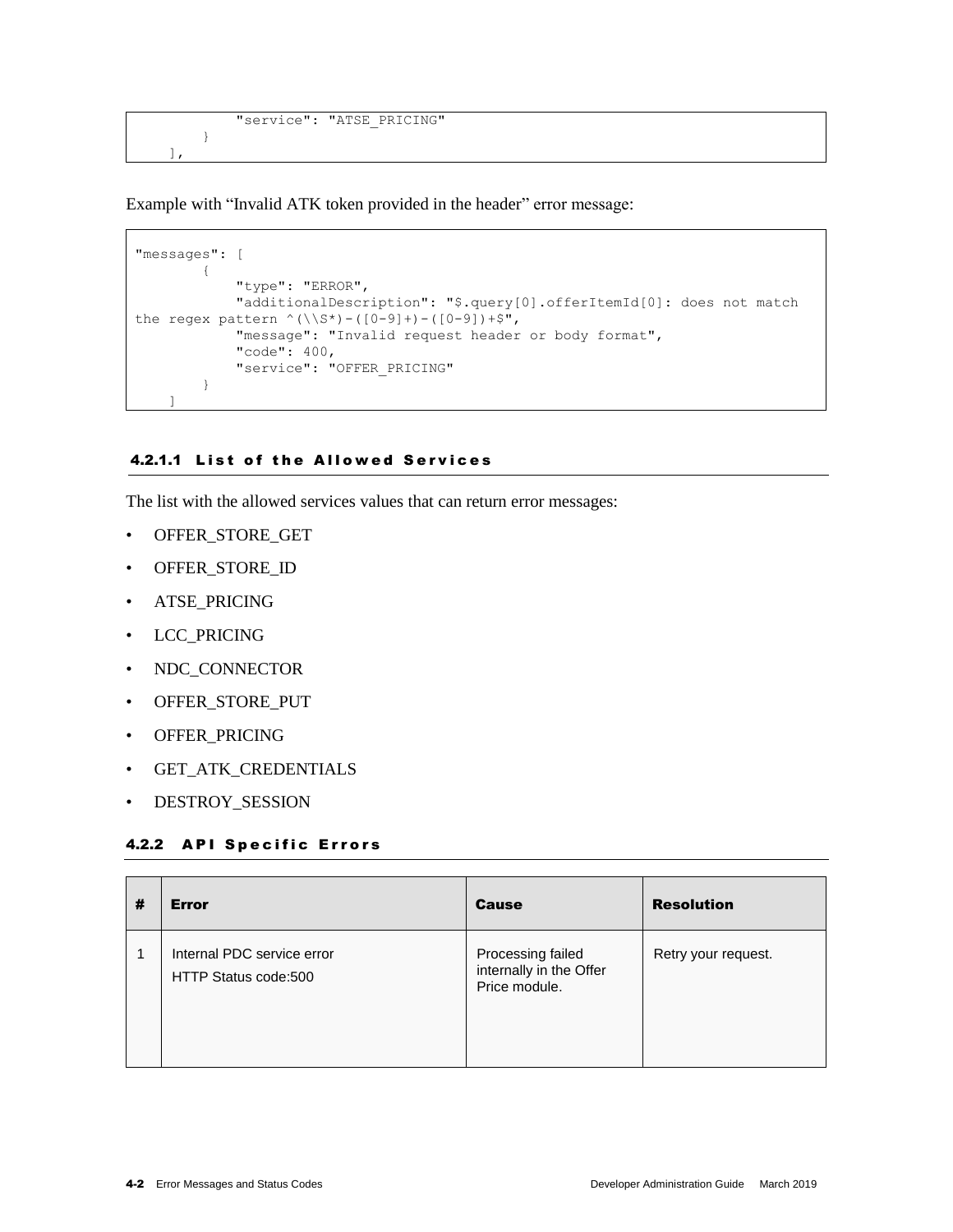| #              | <b>Error</b>                                                                 | <b>Cause</b>                                                                                                   | <b>Resolution</b>                                                                             |
|----------------|------------------------------------------------------------------------------|----------------------------------------------------------------------------------------------------------------|-----------------------------------------------------------------------------------------------|
| $\mathcal{P}$  | Failed to retrieve response from external<br>service<br>HTTP Status code:404 | Offer Price could not<br>retrieve the valid offer<br>from the OfferStore for<br>specific offerItemId.          | Retry your request.                                                                           |
| 3              | Timeout external service<br>HTTP Status code:504                             | Offer Price could not<br>retrieve the response<br>from external service in<br>the expected processing<br>time. | 1. Retry your request.<br>2. If error persists,<br>contact Sabre support.                     |
| $\overline{4}$ | Invalid request header or body format<br>HTTP Status code:400                | Offer Price request or<br>the header is not valid in<br>terms of schema<br>validation.                         | 1. Please correct<br>header/body request.<br>2. Retry your request.                           |
| 5              | Invalid authentication header<br>HTTP Status code:403                        | Invalid ATK token<br>provided in the header.                                                                   | 1. Please correct the ATK<br>Token header.<br>2. If error persists,<br>contact Sabre support. |
| 6              | Could not destroy ICE Session<br>HTTP Status code:410                        | Offer Price couldn't close<br>the session created<br>during the ATK to ATH<br>conversion.                      | Retry your request.                                                                           |

#### <span id="page-36-0"></span>4.2.3 REST API Common Errors

Note REST APIs: Verify your token credentials were set up correctly.

| # | <b>HTTP</b><br><b>Status</b><br>Code | <b>Message</b>     | Text                                                           | <b>Resolution</b>                                                                                                     |
|---|--------------------------------------|--------------------|----------------------------------------------------------------|-----------------------------------------------------------------------------------------------------------------------|
| 1 | 400                                  | <b>Bad Request</b> | Invalid format for request                                     | 1. Verify your request includes<br>valid parameters or values.<br>2. Verify the grant_type in the<br>request payload. |
| 2 | 400                                  |                    | ERR.2SG.CLIENT.INVALID_REQ<br><b>UEST</b>                      | Verify your request includes valid<br>parameters or values. Check API<br>documentation.                               |
| 3 | 401                                  | Unauthorized       | Not authorized to make this<br>request. Check access level and | Verify your token credentials.                                                                                        |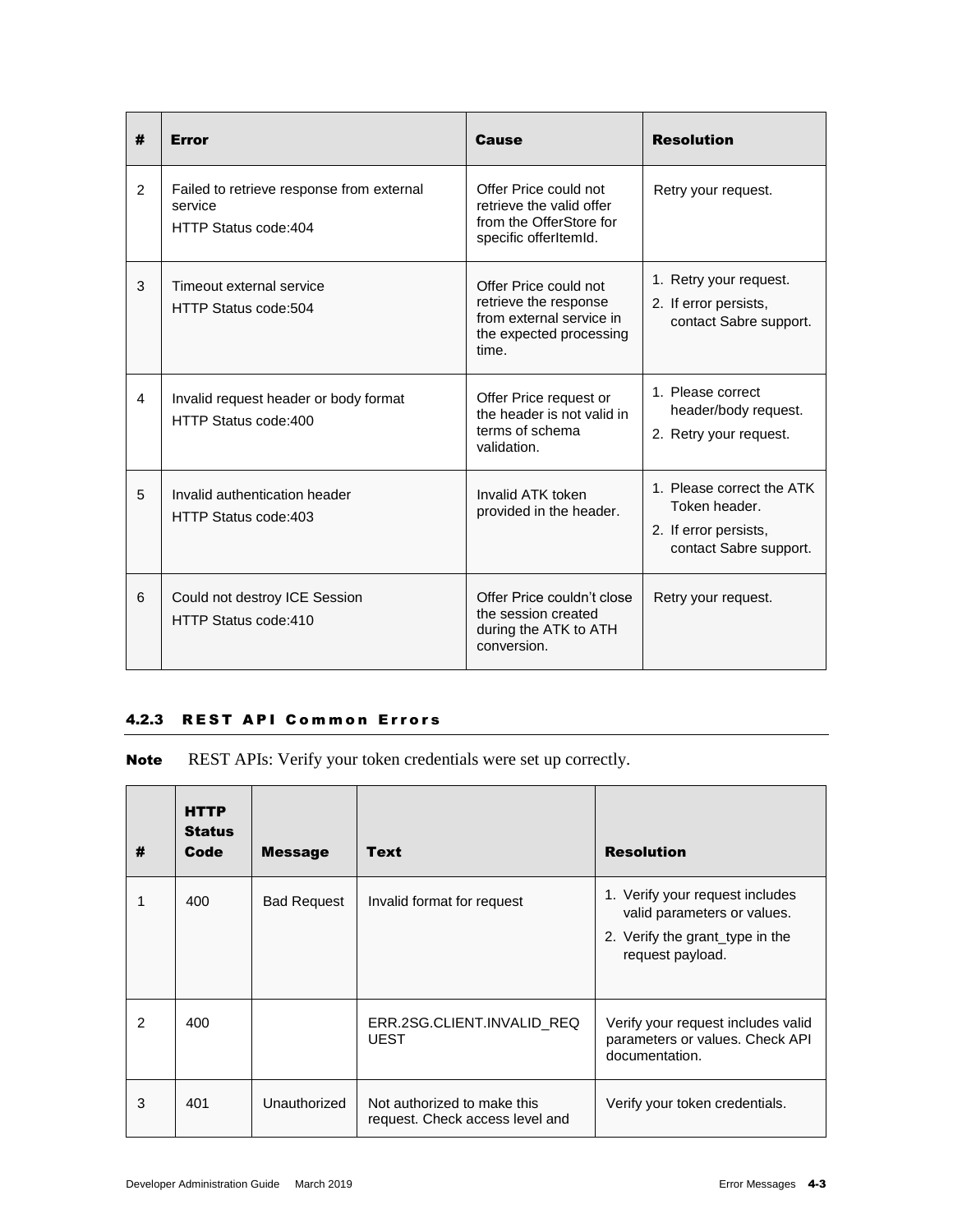| #  | <b>HTTP</b><br><b>Status</b><br>Code | <b>Message</b> | Text                                                    | <b>Resolution</b>                                                                                                                           |
|----|--------------------------------------|----------------|---------------------------------------------------------|---------------------------------------------------------------------------------------------------------------------------------------------|
|    |                                      |                | refer to API documentation for<br>access information.   |                                                                                                                                             |
| 4  | 401                                  | Unauthorized   | invalid_client                                          | Verify your token credentials.                                                                                                              |
| 5  | 401                                  | Unauthorized   | Credentials are missing or the<br>syntax is not correct | Verify your base64-encoded<br>token credentials were<br>constructed properly.                                                               |
| 6  | 401                                  | Unauthorized   | Wrong clientID or clientSecret                          | Verify password for the client ID.                                                                                                          |
| 7  | 401                                  | Unauthorized   | ERR.2SG.SEC.MISSING_CREDE<br><b>NTIALS</b>              | Verify you are using the correct<br>data type.                                                                                              |
| 8  | 401                                  | Unauthorized   | ERR.2SG.SEC.INVALID_CREDE<br><b>NTIALS</b>              | Verify your token credentials.                                                                                                              |
| 9  | 403                                  | Forbidden      | Request is for a resource that is<br>forbidden          | 1. Verify your token credentials<br>allow authorization to call this<br>API.<br>2. Contact your Sabre account<br>manager to verify access.  |
| 10 | 403                                  |                | ERR.2SG.SEC.NOT_AUTHORIZE<br>D                          | 1. Verify your token credentials<br>allow authorization to call this<br>API.<br>2. Contact your Sabre account<br>manager to verify access.  |
| 11 | 403                                  |                | ERR.2SG.CLIENT.SERVICE_UN<br><b>KNOWN</b>               | 1. Verify URL is valid.<br>2. Verify whether your request is<br>required segments, such as a<br>version number, Check API<br>documentation. |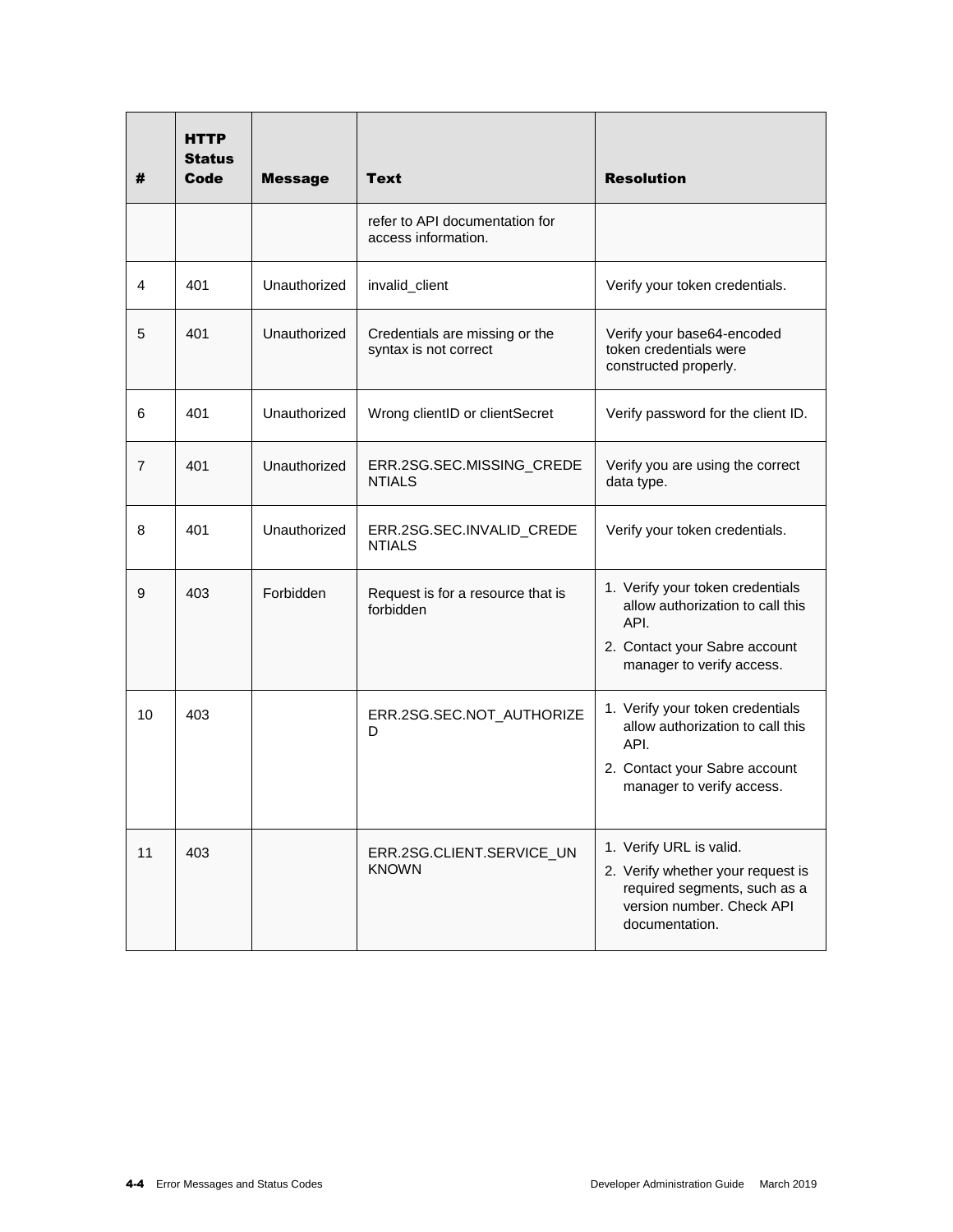| #  | <b>HTTP</b><br><b>Status</b><br>Code | <b>Message</b>               | <b>Text</b>                                                                                                                              | <b>Resolution</b>                                                                                                                                                                                                                                            |
|----|--------------------------------------|------------------------------|------------------------------------------------------------------------------------------------------------------------------------------|--------------------------------------------------------------------------------------------------------------------------------------------------------------------------------------------------------------------------------------------------------------|
| 12 | 404                                  | Not Found                    | Response does not contain any<br>data                                                                                                    | 1. No data found to fulfill the<br>request. You might need to<br>consider using fewer<br>parameters/filters.<br>2. URL has missing segments,<br>such as a version number.<br>Check API documentation.<br>3. Verify URL is valid. Check API<br>documentation. |
| 13 | 405                                  | <b>Method Not</b><br>Allowed |                                                                                                                                          | Method is not valid or authorized<br>for this endpoint. Check API<br>documentation.                                                                                                                                                                          |
| 14 | 406                                  | <b>Not</b><br>Acceptable     | Requested resource is only<br>capable of generating content not<br>acceptable according to the<br>Accept headers sent in the<br>request. |                                                                                                                                                                                                                                                              |
| 15 | 413                                  |                              | ERR.2SG.CLIENT.INVALID_REQ<br><b>UEST</b>                                                                                                | 1. Request URL too long.<br>2. Reduce the number of request<br>parameters in the URL.<br>Separate parameters into<br>multiple requests.                                                                                                                      |
| 16 | 413                                  | <b>FULL</b> head             |                                                                                                                                          | 1. Request URL too long.<br>2. Reduce the number of request<br>parameters in the URL.<br>Separate parameters into<br>multiple requests.                                                                                                                      |
| 17 | 429                                  | too many<br>requests         | temporarily_unavailable                                                                                                                  | 1. Internal limit has been<br>exceeded.<br>2. Wait at least 500 milliseconds<br>and resend the request.                                                                                                                                                      |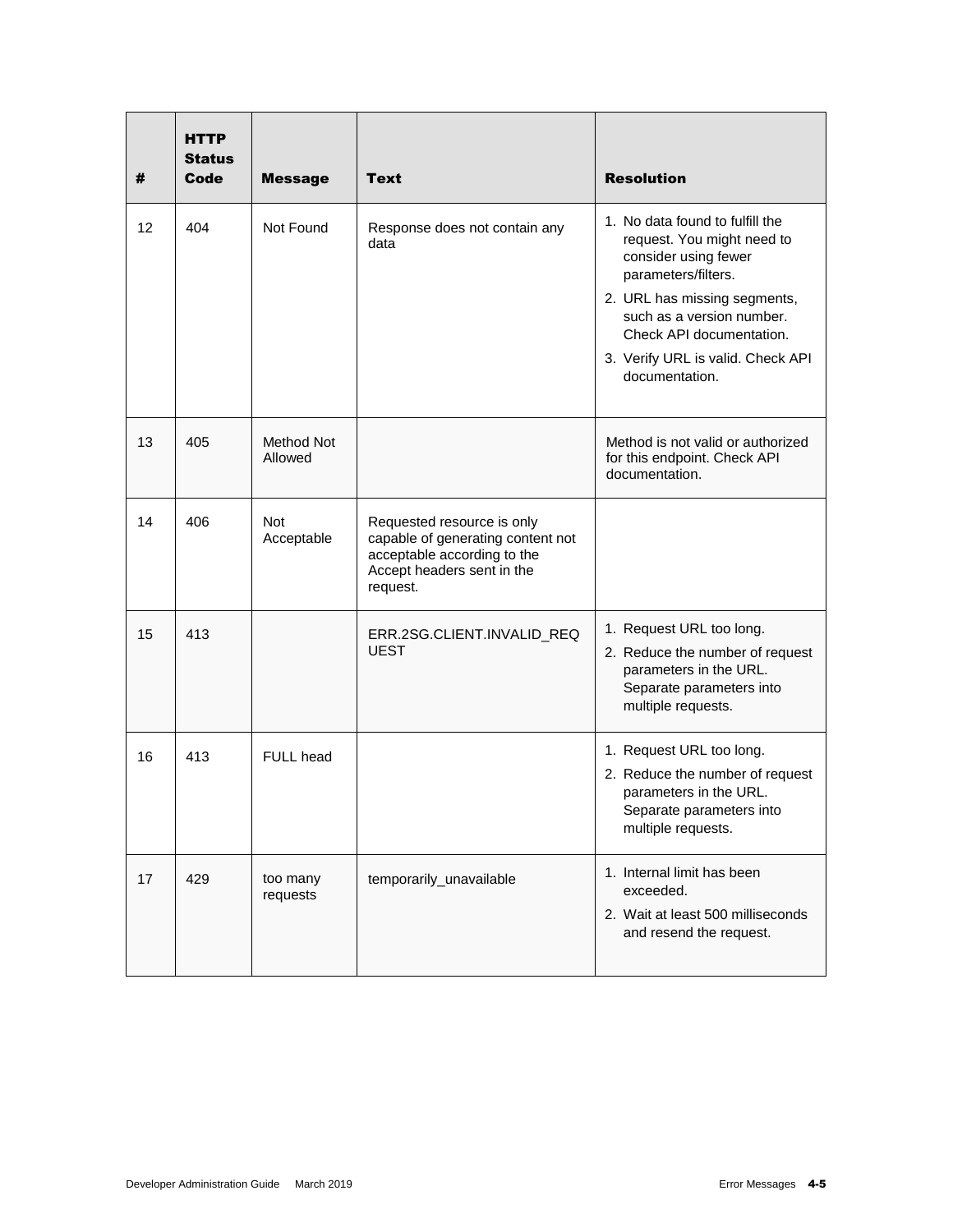| #  | <b>HTTP</b><br><b>Status</b><br>Code | <b>Message</b> | Text                                         | <b>Resolution</b>                                                                                                                                                                                                                                                               |
|----|--------------------------------------|----------------|----------------------------------------------|---------------------------------------------------------------------------------------------------------------------------------------------------------------------------------------------------------------------------------------------------------------------------------|
| 18 | 429                                  | Throttled      | Active token count is exceeded               | 1. Maximum number of<br>concurrent requests for the<br>API have been exceeded.<br>Contact your Sabre account<br>manager to determine or<br>increase your allocated<br>concurrent request limit for this<br>API.<br>2. Wait at least 500 milliseconds<br>and resend the request. |
| 19 | 429                                  |                | ERR.2SG.GATEWAY.REQUEST<br><b>THROTTLED</b>  | 1. Maximum number of<br>concurrent requests for the<br>API have been exceeded.<br>Contact your Sabre account<br>manager to determine or<br>increase your allocated<br>concurrent request limit for this<br>API.<br>2. Wait at least 500 milliseconds<br>and resend the request. |
| 20 | 500                                  | Server Error   |                                              | 1. API encountered an<br>unexpected condition that<br>prevented it from fulfilling the<br>client's request.<br>2. Wait at least 500 milliseconds<br>and resend the request.                                                                                                     |
| 21 | 500                                  |                | ERR.2SG.SEC.INTERNAL_PROC  <br>ESSING_ERROR  | 1. API encountered an<br>unexpected condition that<br>prevented it from fulfilling the<br>client's request.<br>2. Wait at least 500 milliseconds<br>and resend the request.                                                                                                     |
| 22 | 500                                  |                | ERR.2SG.GATEWAY.TIMEOUT                      | Wait at least 500 milliseconds<br>and resend the request.                                                                                                                                                                                                                       |
| 23 | 500                                  |                | ERR.2SG.GATEWAY.INTERNAL<br>PROCESSING_ERROR | Wait at least 500 milliseconds<br>and resend the request.                                                                                                                                                                                                                       |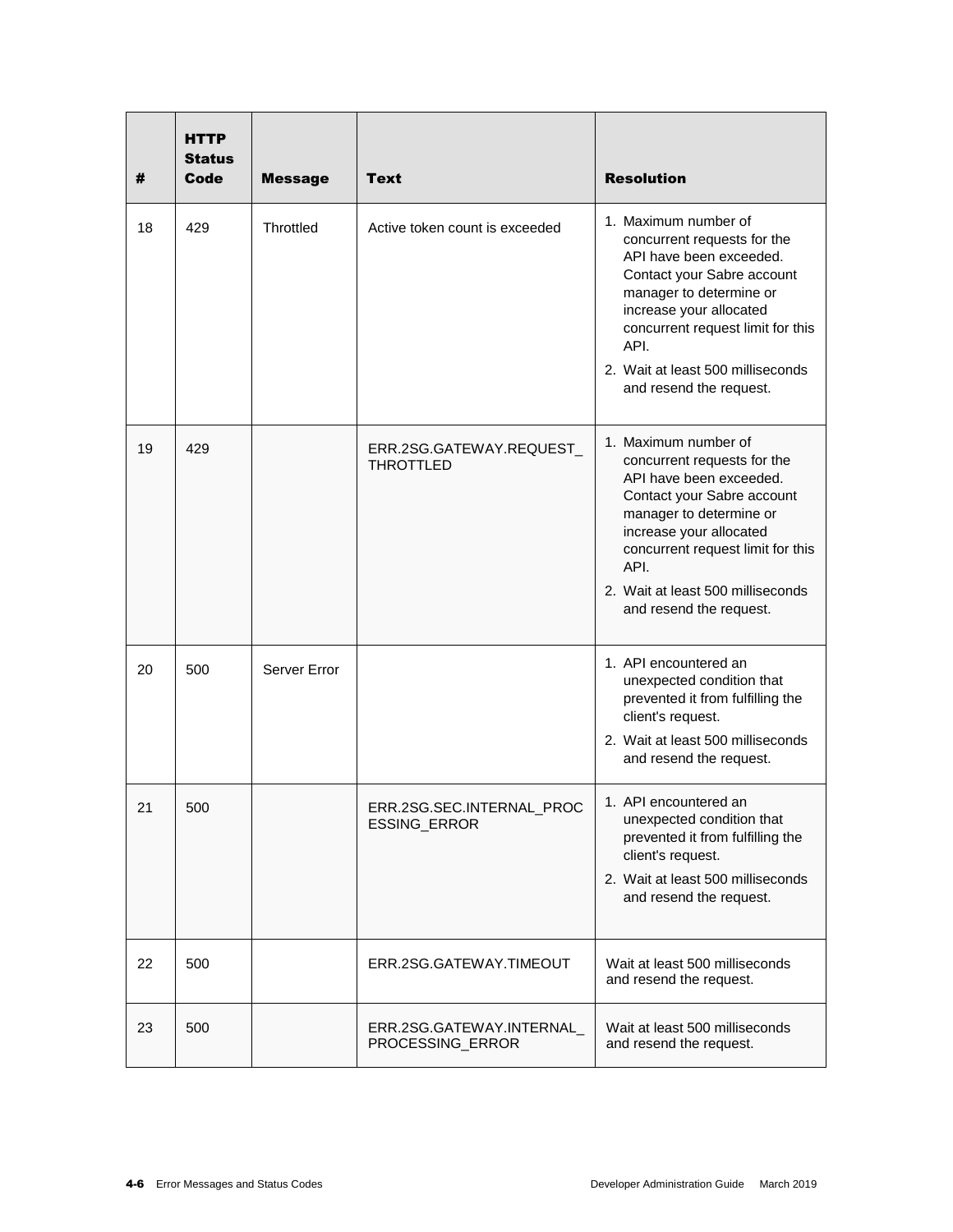| #  | <b>HTTP</b><br><b>Status</b><br>Code | <b>Message</b>         | <b>Text</b>                                                                                              | <b>Resolution</b>                                                                                                                                                                                                                    |
|----|--------------------------------------|------------------------|----------------------------------------------------------------------------------------------------------|--------------------------------------------------------------------------------------------------------------------------------------------------------------------------------------------------------------------------------------|
| 24 | 500                                  |                        | ERR.2SG.GATEWAY.INVALID P<br>ROVIDER_RESPONSE                                                            | 1. The server cannot understand<br>the response of the service<br>because of bad format or<br>failure to comply with protocol.<br>Contact the Sabre support<br>desk.<br>2. Wait at least 500 milliseconds<br>and resend the request. |
| 25 | 500                                  |                        | ERR.2SG.GATEWAY.PROVIDER<br>_CONNECTION_ERROR                                                            | 1. Your request encountered a<br>transport error.<br>2. Wait at least 500 milliseconds<br>and resend the request.                                                                                                                    |
| 26 | 503                                  | Service<br>Unavailable | Server is currently unavailable.<br>Please try again later and report if<br>problem persists.            | Wait at least 500 milliseconds<br>and resend the request.                                                                                                                                                                            |
| 27 | 504                                  | Gateway<br>Timeout     | Server timed out trying to fulfill<br>request. Please try again later and<br>report if problem persists. | Wait at least 500 milliseconds<br>and resend the request.                                                                                                                                                                            |

#### <span id="page-40-0"></span>4.3 Status Codes

RESTful services use HTTP status codes to provide the result status of the executed service. For example, 200 for success, 404 when a resource is not found.

HTTP status codes are defined by section [10 of RFC 2616.](https://tools.ietf.org/html/rfc2616#section-10) The Internet Assigned Numbers Authority (IANA) maintains the official [registry of HTTP status codes.](https://www.iana.org/assignments/http-status-codes/http-status-codes.xhtml)

| Range | <b>Meaning</b>                                                                                                                                                                                                                                                                          |
|-------|-----------------------------------------------------------------------------------------------------------------------------------------------------------------------------------------------------------------------------------------------------------------------------------------|
| 2xx   | Successful operation. Indicates that a request was successful, of which can succeed in<br>multiple ways.                                                                                                                                                                                |
| 4xx   | Client-side error. Usually, it indicates that there was a problem with the data sent in the<br>request, but can also indicate infrastructure-related issues, e.g. authentication, throttling.<br>In most cases the client can modify their request and resubmit.                        |
| 5xx   | Server-side error. Indicates a valid request was sent by the client, but it could not be<br>processed due to software defects or external conditions like downline system<br>unavailability. 5xx range status codes should not be utilized for validation or logical error<br>handling. |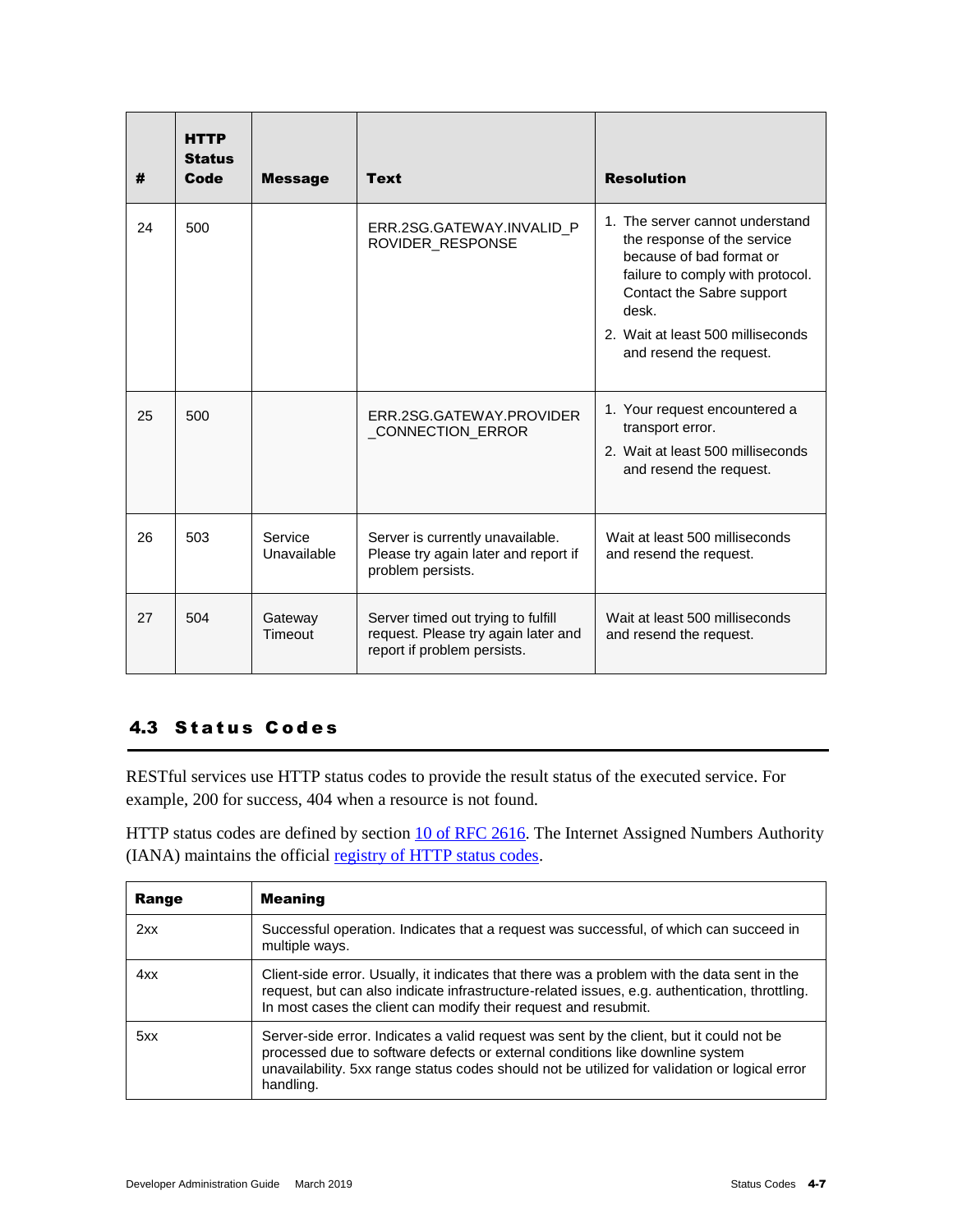<span id="page-41-0"></span>• • •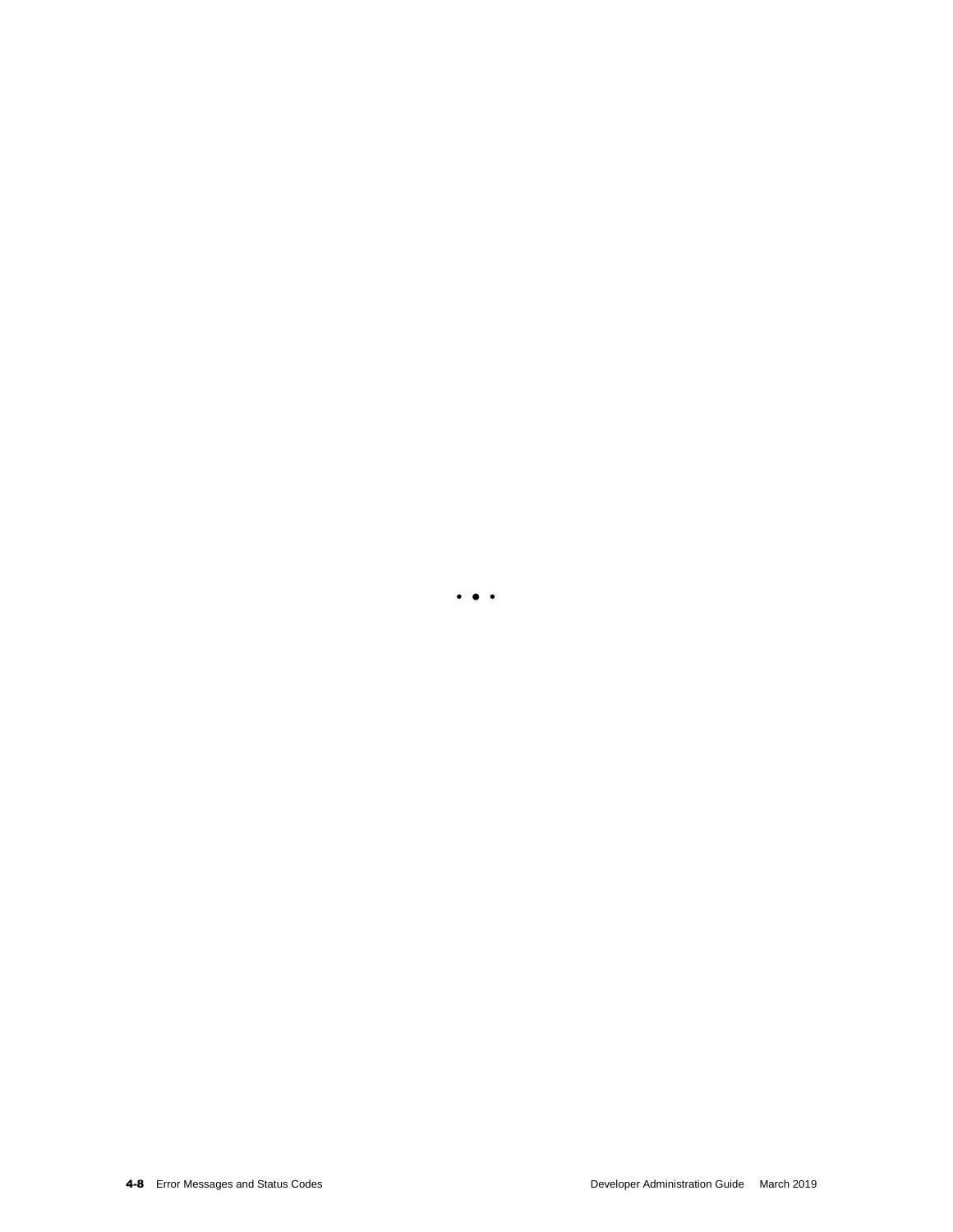## **Glossary**

| <b>Term</b>  | <b>Description</b>                                            |
|--------------|---------------------------------------------------------------|
| 2SG          | 2nd Generation Services Gateway                               |
| <b>ATPCO</b> | Airline Tariff Publishing Company                             |
| <b>BFM</b>   | Bargain Finder Max                                            |
| <b>CPA</b>   | City Pair Availability                                        |
| <b>IATA</b>  | International Air Transport Association                       |
| <b>LCC</b>   | <b>Low Cost Carriers</b>                                      |
| <b>NDC</b>   | New Distribution Capability, IATA xml communication standard. |
| <b>OTA</b>   | <b>Online Travel Alliance</b>                                 |
| <b>USG</b>   | Universal Service Gateway                                     |